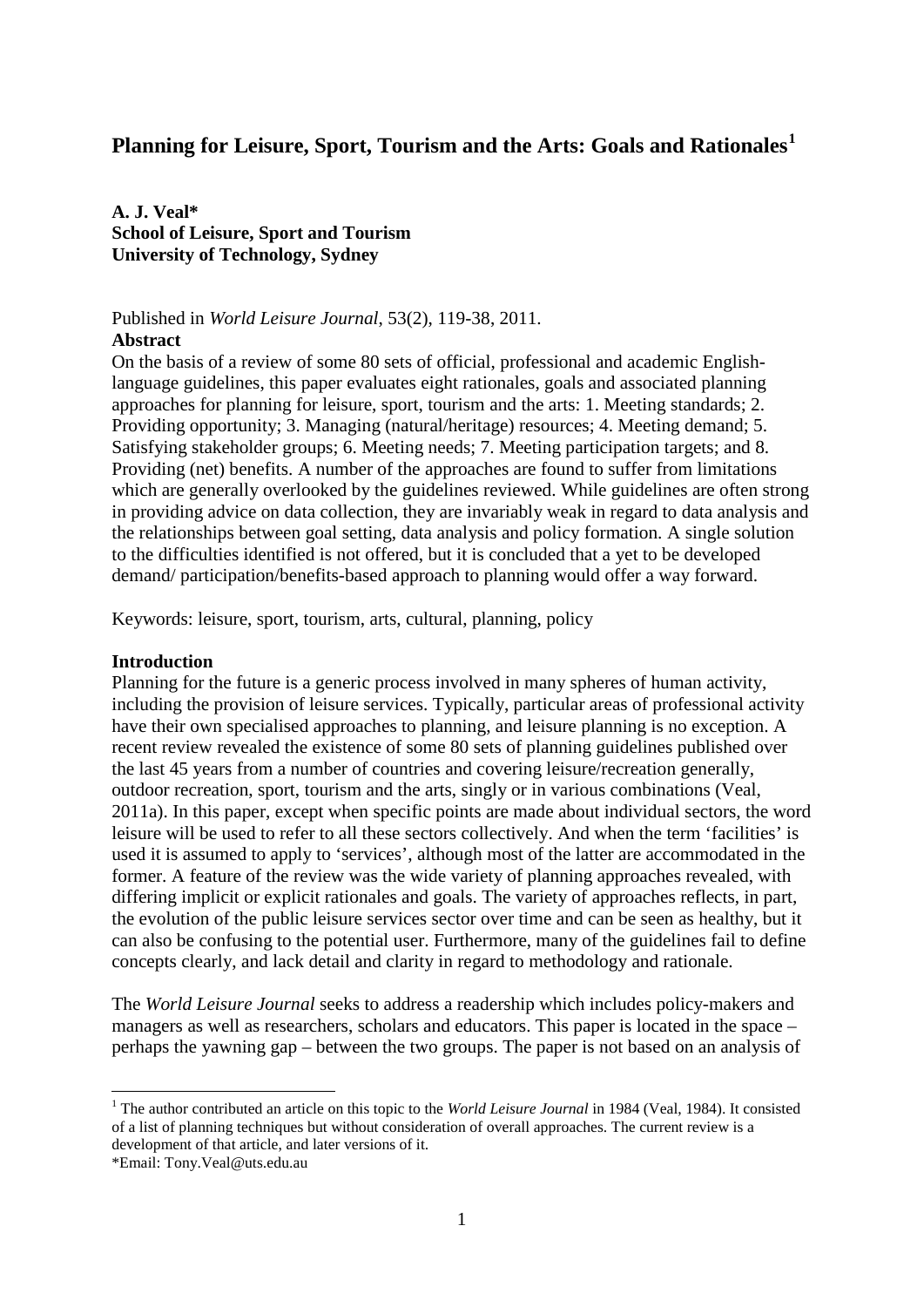actual examples of leisure planning and their implementation, but on the guidelines for such planning produced by government departments and agencies, professional and industry organisations, consultants and academics. Such guidelines are intended to influence the ways in which leisure planning is undertaken and how substantial public resources are allocated. The aim of the paper is to draw attention to the inconsistencies and weaknesses of past and current guidelines. A complete remedy to the problems identified is not presented, but some suggested directions are offered. An historical approach is adopted since part of the story is the effort by a number of contributors in the field to develop replacements for one popular approach, the use of fixed provision standards, an effort which began in the 1960s (Sports Council, 1968) and is still ongoing. The introduction of State-wide Comprehensive Outdoor Recreation Plans in the United States in 1965 (National Parks Service, 1965) marked the start of widespread formal leisure planning activity in the Western world, so this date is taken as the start of the study period, which extends up to the present day.

Eight main rationales/approaches were identified in the review and discussion of these constitutes the bulk of this paper. Before proceeding to that discussion , a brief summary of the scope of the review and some general results from it are presented.

#### -----------------------------------Table 1 about here -------------------------------------------

#### **Guidelines for planning in the leisure, sport, tourism and arts sectors**

Table 1 provides details of the 80 sets of guidelines included in the review. The key criterion for selection of documents was that they should seek to offer guidance for the preparation of plans for leisure/recreation, sport, tourism or the arts/culture. For practical reasons, only documents in English were included. Literature which provides critical, theoretical analysis of planning, while invariably valid in its own right, was not included if it did not also include a 'how-to-do-it' component. The planning activity involved typically takes place at the single local council level, but often the guidelines are applicable to larger areas, such as states/ provinces, regions or sub-regions, or smaller areas, such as a suburb or urban fringe development area. Some of the guidelines cover provision for a wide range of leisure activity, while others are concerned with just one sector, such as cultural provision, or one type of facility, such as open space, but guidelines for the conduct of feasibility studies for a single facility were not included. Also excluded, were 'impact management systems', such a VAMP and VIM (Moore and Driver, 2005: 167), which are designed for the management of a single estate, such as a National Park service, although one such system, the Recreation Opportunity Spectrum, is included, since it has been promoted for wider use. The 80 documents included were identified using an informal 'snowball' process, with one source in the leisure planning literature leading to others.

Table 2 presents a summary of some of the features of the guidelines. It shows that the bulk of the items (51) were in the form of reports, published by government, government agencies and professional or industry bodies. Only two were articles in refereed journals. The bulk of the academic contributions were in the form of books, of which 13 were textbooks, including multiple editions. In the latter case, the first and latest editions, and any intervening editions which included significant change to the planning content, are included in the review. Of note in the non-academic documents, is that there is an almost complete lack of reference to academic sources, or even to previous guidelines. Most of the documents were written by government, government agency, or professional or industry body officials, but many of the official reports were written by consultants, including academics. Bearing in mind that most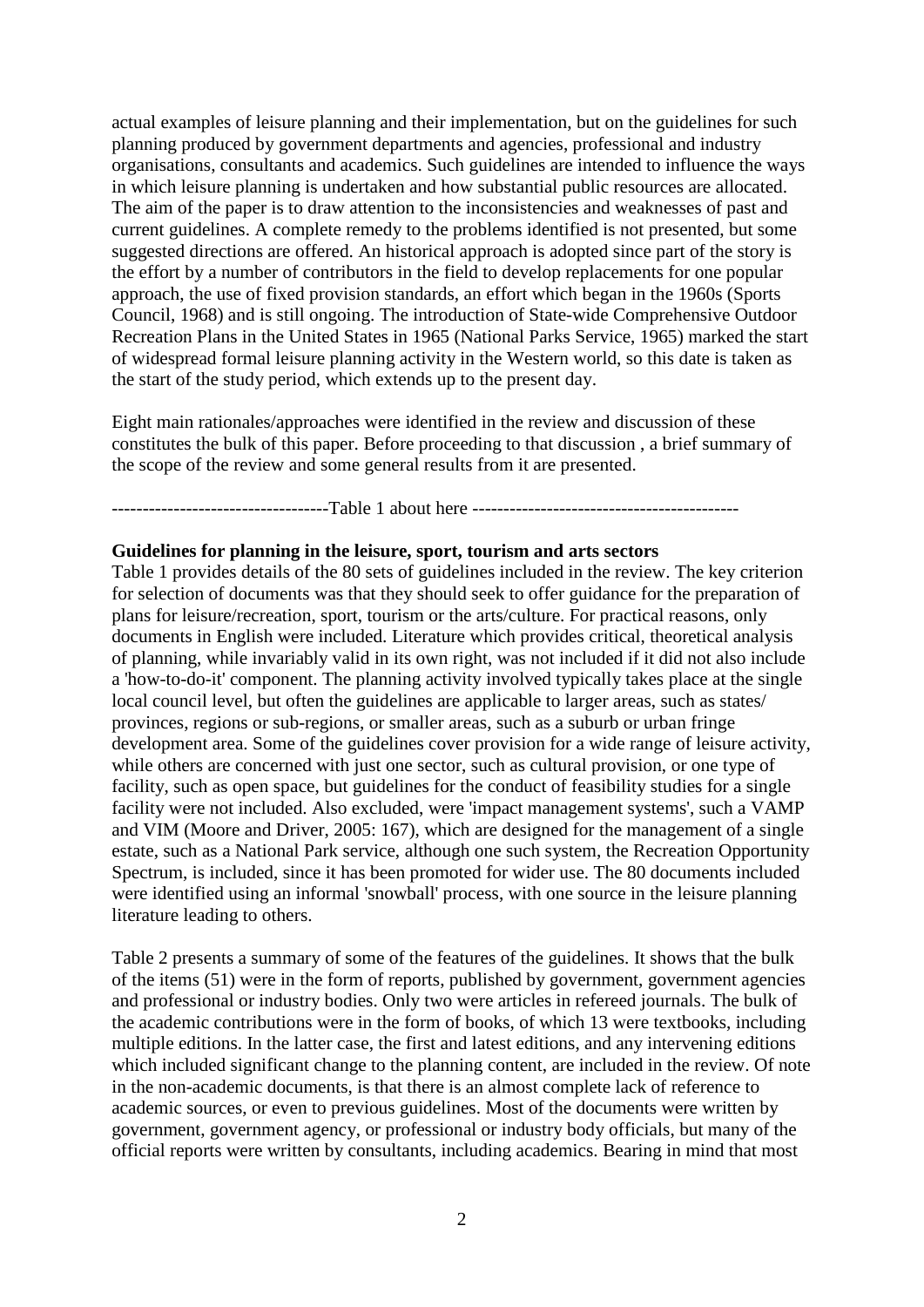|                                                                       | 1965-79                  | 1980-89                  | 1990-99                  | 2000-11          | Total          |
|-----------------------------------------------------------------------|--------------------------|--------------------------|--------------------------|------------------|----------------|
| Activity-groups covered (some reports include more than one category) |                          |                          |                          |                  |                |
| Recreation                                                            | 8                        | $\overline{\mathcal{A}}$ | $\overline{4}$           | $\overline{7}$   | 23             |
| Leisure                                                               | $\overline{\mathcal{A}}$ | 5                        | 6                        | 5                | 20             |
| Tourism                                                               | $\sqrt{2}$               | 1                        | 7                        | 5                | 15             |
| Sport                                                                 | $\overline{2}$           | 1                        | 4                        | 7                | 14             |
| Open space                                                            | $\overline{4}$           | 3                        | 3                        | 4                | 14             |
| Culture                                                               | $\boldsymbol{0}$         | $\boldsymbol{0}$         | 3                        | 3                | 6              |
| Other                                                                 | $\overline{2}$           | $\boldsymbol{0}$         | 1                        | $\overline{c}$   | 5              |
| <b>Type of publication</b>                                            |                          |                          |                          |                  |                |
| Government/official report                                            | 14                       | $\,8\,$                  | 17                       | 14               | 53             |
| Commercially published textbook*                                      |                          |                          |                          |                  |                |
| - first edition                                                       | $\overline{c}$           | $\sqrt{2}$               | 1                        | 1                | 6              |
| - second and later editions                                           | $\boldsymbol{0}$         | $\boldsymbol{0}$         | 3                        | $\overline{4}$   | 7              |
| Other book/book chapter                                               | 3                        | $\overline{2}$           | 3                        | 4                | 12             |
| Refereed journal article                                              | $\boldsymbol{0}$         | $\boldsymbol{0}$         | $\mathfrak{2}$           | $\boldsymbol{0}$ | $\mathfrak{2}$ |
| Academic working paper                                                | 1                        | $\mathbf{1}$             | $\boldsymbol{0}$         | $\boldsymbol{0}$ | $\overline{c}$ |
| <b>Country</b>                                                        |                          |                          |                          |                  |                |
| Australia                                                             | 4                        | $\overline{\mathcal{A}}$ | $8\,$                    | 9                | 25             |
| Canada                                                                | 4                        | 1                        | $\mathbf{0}$             | $\boldsymbol{0}$ | 5              |
| <b>UK</b>                                                             | 3                        | $\mathfrak{2}$           | 5                        | 7                | 17             |
| <b>USA</b>                                                            | 7                        | 6                        | 10                       | 5                | 28             |
| Other                                                                 | $\overline{2}$           | 1                        | 3                        | $\overline{2}$   | $\overline{7}$ |
| <b>Sponsor</b>                                                        |                          |                          |                          |                  |                |
| Academic                                                              | $\tau$                   | 5                        | 9                        | 10               | 31             |
| Government **                                                         | 10                       | 6                        | 11                       | 9                | 36             |
| Industry                                                              | $\overline{2}$           | $\boldsymbol{0}$         | $\overline{4}$           | 3                | 9              |
| Other                                                                 | 1                        | $\overline{2}$           | $\overline{2}$           | 1                | 6              |
| Primary approach                                                      |                          |                          |                          |                  |                |
| Benefits/econ. impact                                                 | $\sqrt{2}$               | $\mathbf{1}$             | 7                        | $\overline{4}$   | 14             |
| Demand                                                                | 8                        | $\overline{c}$           | 5                        | 3                | 18             |
| Need                                                                  | 1                        | 5                        | $\overline{\mathcal{A}}$ | 1                | 11             |
| Stakeholder consultation                                              | $\mathbf{1}$             | $\mathbf{2}$             | 6                        | $\overline{4}$   | 13             |
| <b>Standards</b>                                                      | 6                        | $\mathbf{1}$             | $\boldsymbol{0}$         | 6                | 13             |
| Other/various†                                                        | $\mathfrak{2}$           | $\sqrt{2}$               | $\overline{4}$           | 5                | 13             |
| Total documents                                                       | 20                       | 13                       | 26                       | 23               | 82             |

## **Table 2. Summary of guideline document characteristics**

• \*The first and latest editions of textbooks are included and any intervening editions with significantly changed planning content.

• \*\* In many cases government reports are commissioned from consultants.

• † This refers to three textbooks which describe a number of alternative approaches.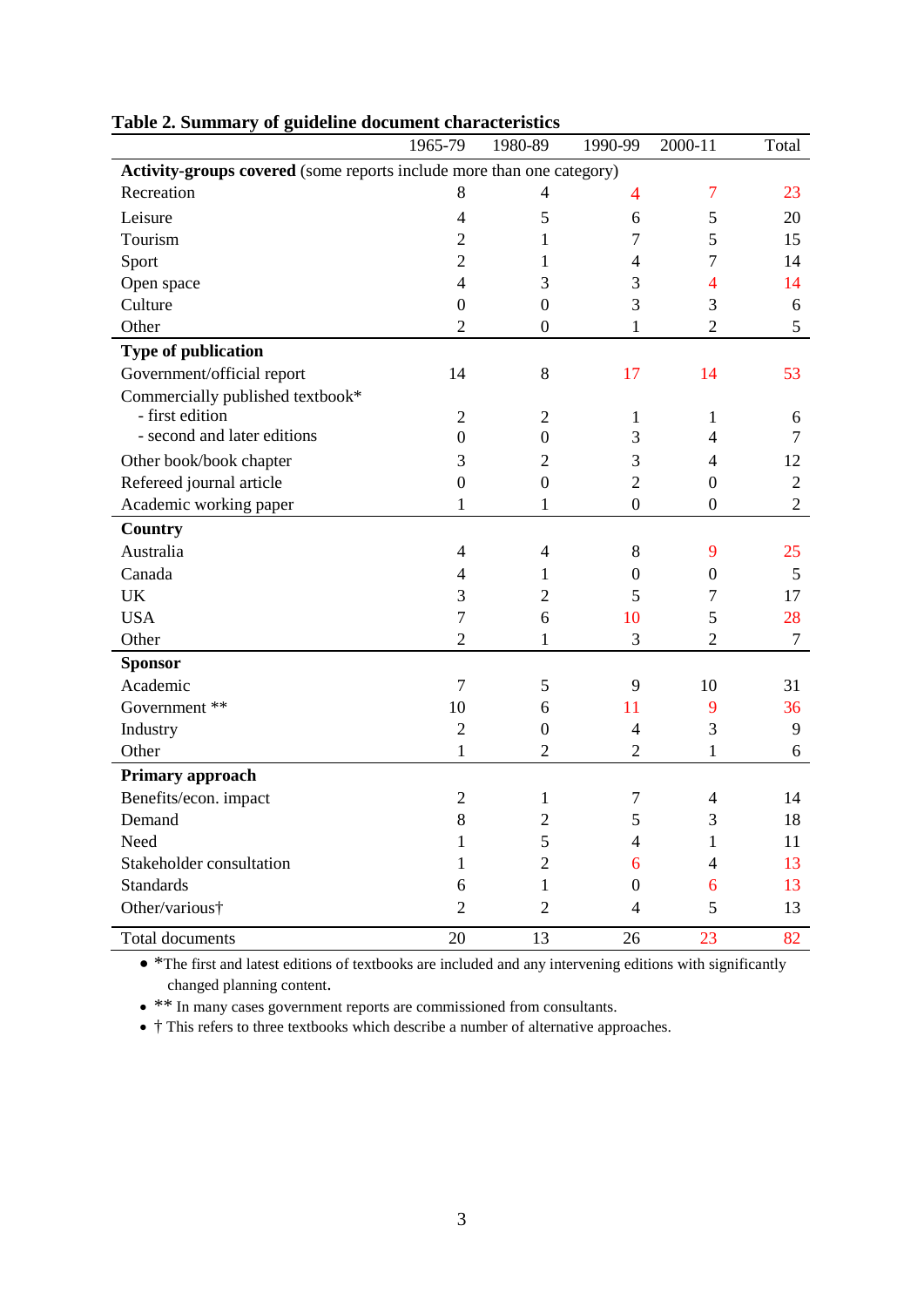of the documents have more than one activity group in their title, the most commonly occurring activities were recreation (21), leisure (20), tourism (15), sport (14) and open space (13). Culture  $(6)$  is invariably presented as a single focus<sup>[2](#page-3-0)</sup>. Most important for this review are the main types of goal and implied planning approaches recommended in the documents, which can be summarised under eight headings: 1. meeting provision standards; 2. providing opportunity; 3. managing natural/heritage resources; 4. meeting demand; 5. satisfying stakeholder groups; 6. meeting needs; 7. setting and meeting participation targets; and 8. providing benefits. Two of these (4 and 8) are sub-divided, giving ten approaches in all. Before discussing these in turn, six general issues which emerged from the review of guidelines are discussed briefly.

Given that the selection criteria included the presence of 'how-to-do-it' advice on planning to improve service provision and the quality of life within broadly liberal-democratic environments, all the guidelines are ideologically located in the reformist, pluralist tradition. It is assumed that the sorts of planning exercise discussed are conducted or commissioned by a legitimately elected body, such as a local council, or a body appointed by an elected government, such as a board of trustees. Such organisations will lie politically somewhere between the social democratic left and the neo-liberal right, the former associated with extensive state activity and social equality and the latter more inclined to a minimal role for the state and individual enterprise. It is assumed that a range of public, private/commercial and voluntary sector organisations are involved in the provision of leisure, sport, tourism and arts services. This general contextual framework is accepted within this paper.

2. A feature of the guidelines is that they all adopt a broadly rational-comprehensive decision-making framework. This involves a complete appraisal of the whole system being examined, for example a leisure or tourism 'system' (Mill and Morrison, 2006; Murphy *et al.*, 1991), and seeking to find an optimum solution to the task in hand. Alternative, more realistic approaches to decision-making and planning have been proposed, such as Etzioni's (1967) 'mixed scanning', which accepts that a fully comprehensive approach is impractical or too expensive or lengthy. Such an approach has emerged in the leisure planning context, in the form of the 'issues approach' (Veal, 2002: 146; Heritage, Conservation and Recreation Service, 1979), but while some of the guidelines reviewed here include 'identification of issues' as one of a number of functions of stakeholder consultation, none stresses this as an approach in its own right .

.3. It is often surprisingly difficult to determine the primary policymaking/planning approach being recommended in the guidelines. This is largely because the content of many of the documents is dominated by generic descriptions of tasks in the generic rationalcomprehensive policy-making/decision-making process, such as: a review of current policies; goal-setting; inventory compilation; demand/need/ participation data collection; consultation with stakeholders; data analysis; and report preparation. But there is little discussion of the types of goal which might emerge and the implications of these for the methodology, including the type of data to be collected and how it should be analysed. By way of comparison, it is as if guidelines for transport planning contained advice on how to carry out traffic surveys but not on how to model travel flows and alternative patterns of infrastructure provision and evaluate them.

<span id="page-3-0"></span> $2$  Reports on 'cultural planning', while initially offering a wide definition of 'culture', covering a whole way of life, invariably focus, in practice, on a narrower range of arts provision.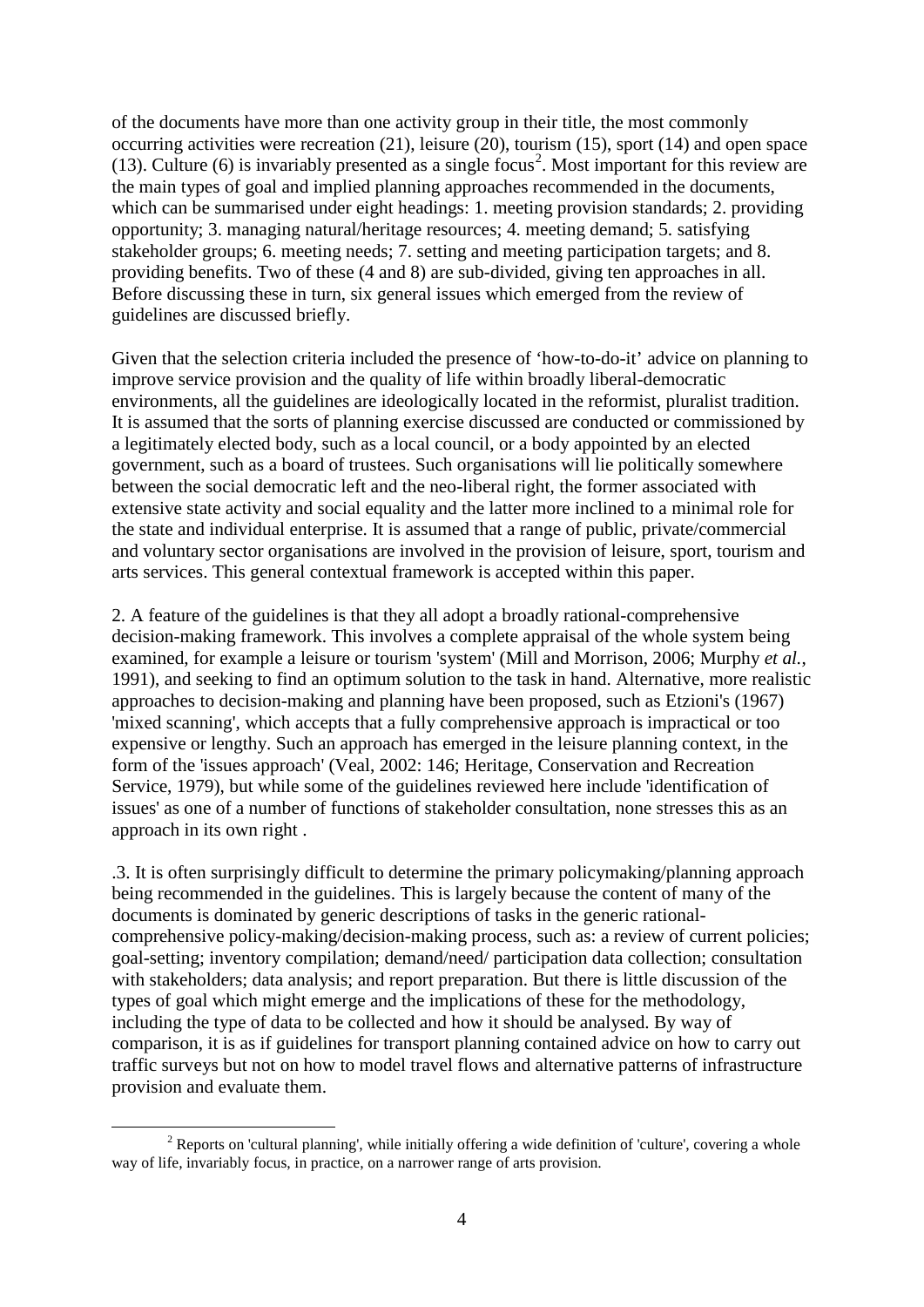4. Following from the previous point: while the guidelines recommend, and often provide extensive guidance on, data *collection*, little if any advice is offered on data *analysis*. Words like 'appraisal' and 'analysis' are used, but little guidance is offered on, for example, how various types of data, such as participation survey results, and stakeholder opinion, should be analysed to shape policy. A 'black box' is implicit: data goes in one end and policies come out of the other.

5. Following from the previous two points, a lack of clarity about planning approaches is often compounded by the fact that multiple approaches appear to be in play within a rationalcomprehensive framework. Different planning approaches require different types of data input and output, so lack of clarity about approaches and their relationships gives rise to the data analysis problem. If two or more planning approaches are to be utilised, the question arises as to how they relate to one another and how possibly conflicting inputs and outputs should be reconciled. If one approach is adopted in order to overcome weaknesses in another, then one would think it would be helpful to users of the guidelines for such weaknesses, and the ways in which they may be overcome, to be spelled out. This is rarely if ever done in the documents reviewed. And it might be thought that an overall process which involves the deployment of two or more complementary techniques, both of which are required to achieve one overall purpose, would itself become a recognisable composite process or approach. This has not happened in the evolution of the guidelines reviewed.

6. There is generally a lack of attention to evaluation in the guidelines. General policymaking/planning models (such as Figure 1 discussed below) invariably include an evaluation stage in which implementation is monitored, typically using key performance indicators. This is now quite common in strategic organisational and facility management in the leisure, sport, tourism and arts sectors (see Alexandris, 2008). This process requires managers to specify assessable performance indicators related to the goals and objectives of the organisation and can have the effect of causing managers/planners/decision-makers to think clearly about both the goals and objectives of the management/planning operation and their intended outcomes.

## **A generic planning model**

Figure 1, which draws on a diagram of the 'recreation production process' by Driver and Bruns (1999), is a generic model of the leisure planning process designed to assist in understanding relationships between various approaches to leisure planning. It shows a series of stakeholders , a series of four inputs and four outputs and the planning process itself. Facilities/services/opportunities are both an output of the first part of the process and an input to the second part, the facilitation of leisure activity. The logical flow of the model is that the ultimate output of the process lies in Outputs 4, the net benefits produced, while Outputs 1, 2 and 3 are means to that end. The planning process first seeks to establish the status quo regarding facilities/services/opportunities, facility/service use/visits/participation and net benefits, then establishes a future changed state which implementation of the plan is intended to achieve: reaching this state is likely to be an iterative process. As implementation proceeds, it is tracked by a monitoring and evaluation feedback process. Reference is made to the model in the discussion which follows.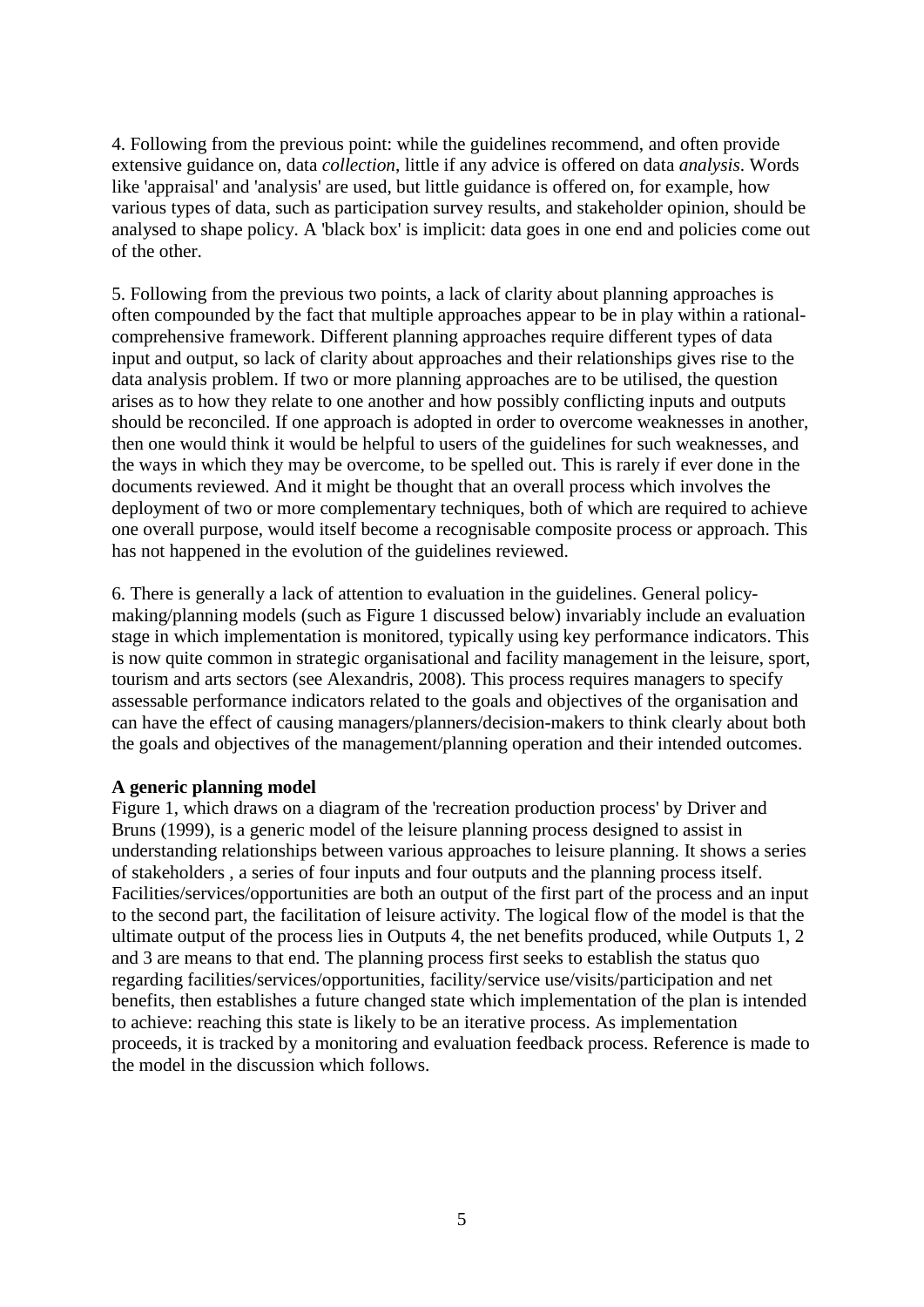Figure 1. A generic planning model



#### **Rationales, goals and associated planning approaches identified in the guidelines**

#### *Meeting provision standards*

A number of types of standard is used in leisure planning and management, including: 1. safety standards related to the design process; 2. specification standards related to the required dimensions and equipment of sporting and other facilities; and 3. locally-specific provision standards, themselves derived on the basis of approaches such as those discussed in this paper. Here we are concerned with a fourth type: *fixed provision standards* promulgated by an external authoritative organisation, generally expressed as a level of provision of facilities per 1000 population. The most well-known of these are public open space standards, although they also exist for a range of sporting facilities and for libraries (see, for example, Torkildsen, 2005: 239). Provision standards are not common in the tourism sector, but Baud-Bovy and Lawson (1998: 46, 53) have presented such standards for purpose-built holiday resorts. Typically, a local plan based on provision standards will simply state that the proposed provision is based on the standards recommended by the promulgating organisation. So the planning body utilising the standard is implicitly accepting the goals and norms of the external organisation, whatever they might be. In terms of Figure 1, the inputs are the prescribed standard and the size of the population being planned for: the question of outputs goes no further than Outputs 2, the facilities/services provided.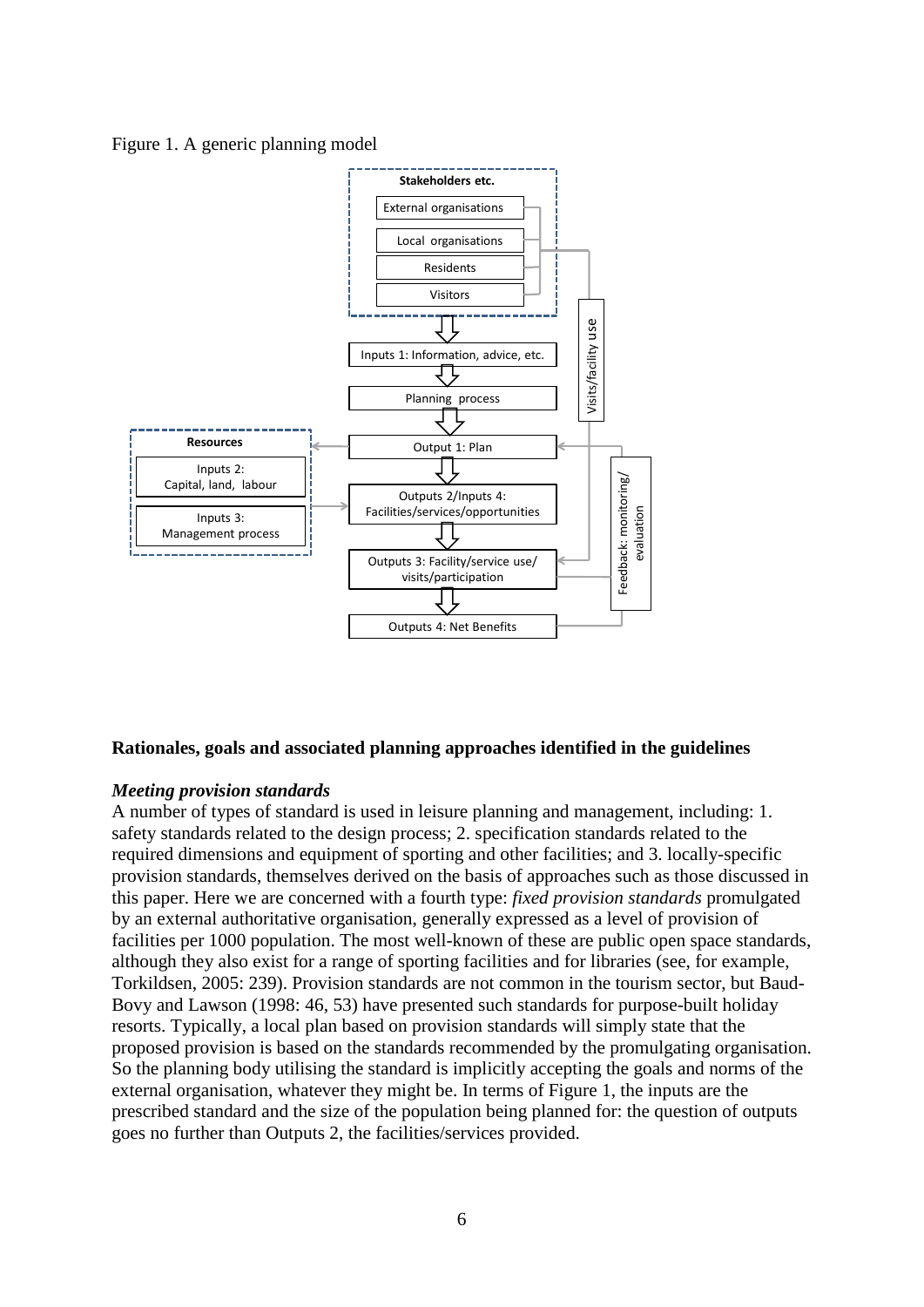The use of fixed provision standards of course begs the question: how were the standards arrived at? The answer is often unclear from the documentation available. For example, the precise original basis of the American open space standards is not known, even by the National Recreation and Parks Association which promulgated them (Wilkinson, 1985). They were abandoned in 1996 (Mertes and Hall, 1996). In the case of the British-based playing space standard, promulgated by Fields in Trust (previously the National Playing Fields Association), the playing fields component was originally based on estimates of sporting participation rates in Britain in the 1920s (Fields in Trust, 2008: Appendix A). It has remained substantially unchanged ever since, and there is no evidence that more recent participation data have been used in its various updates. The technical basis of the children's play space component has not been documented.

Fixed provision standards have been subject to substantial criticism for at least 40 years (Sports Council, 1968; Marriott, 1980, Veal, 2006: 119-21), largely on the grounds that a 'one-size-fits-all' approach is not appropriate and that leisure service requirements should be locally assessed, taking account of local conditions. In particular, adopting a goal expressed solely in terms of provision of facilities/services, begs the question of what the facilities/ services are for: in other words, it ignores Outputs 3 and 4 in Figure 1. As a result of these criticisms, many official guidelines now advise against the use of fixed provision standards. Nevertheless, they still have a presence in parts of the planning and provision system. As noted above, Fields in Trust still promotes its long-standing playing space standard and its 2008 report noted that it was still 'widely used' by local government in England (Fields in Trust, 2008: Appendix D). Standards appear to be particularly attractive to developers and environmental courts, where council planning decisions are often disputed. They are also favoured by non-specialist town planners. Thus, for example, as recently as 2008, a set of guidelines for the planning of a wide range of 'community infrastructure' in new development areas in five council areas in greater Melbourne included provision standards for 'indoor recreation', 'active outdoor sport and recreation' and 'libraries, arts and cultural facilities' (Australian Social and Recreation Research, 2008). A recently published American urban planning textbook refers to the document in which the National Recreation Parks Association ceased its endorsement of standards and recommended alternative planning methodologies, but the book nevertheless states that the NRPA does recommend standards and devotes two pages to reproducing its obsolete 1983 standards (Berke, Godschalk, Kaiser and Rodriguez*.*, 2006: 416-17).

The major limitation of fixed standards, as put forward by critics of the approach, is often recognised by their proponents. A common feature of documents recommending the use of provision standards is their suggestion that the standards may need to be modified in light of local conditions. For example, Fields in Trust (2008: Appendix C) states:

Clearly, there still remains the need for local assessment but the use of Fields in Trust recommendations as quantitative Benchmark Standards carry [sic] general value. Fields in Trust does, however, recognise that there will be variations both below and above the Fields in Trust Benchmark standards.

No guidance is provided regarding the basis for the 'local assessment' or the reasons why there might be 'variations'. In some cases, some general indications are given as to what factors might be taken into account (e.g., Sport and Recreation Queensland, 2003: 52), but the question then arises as to why such factors are not used to establish provision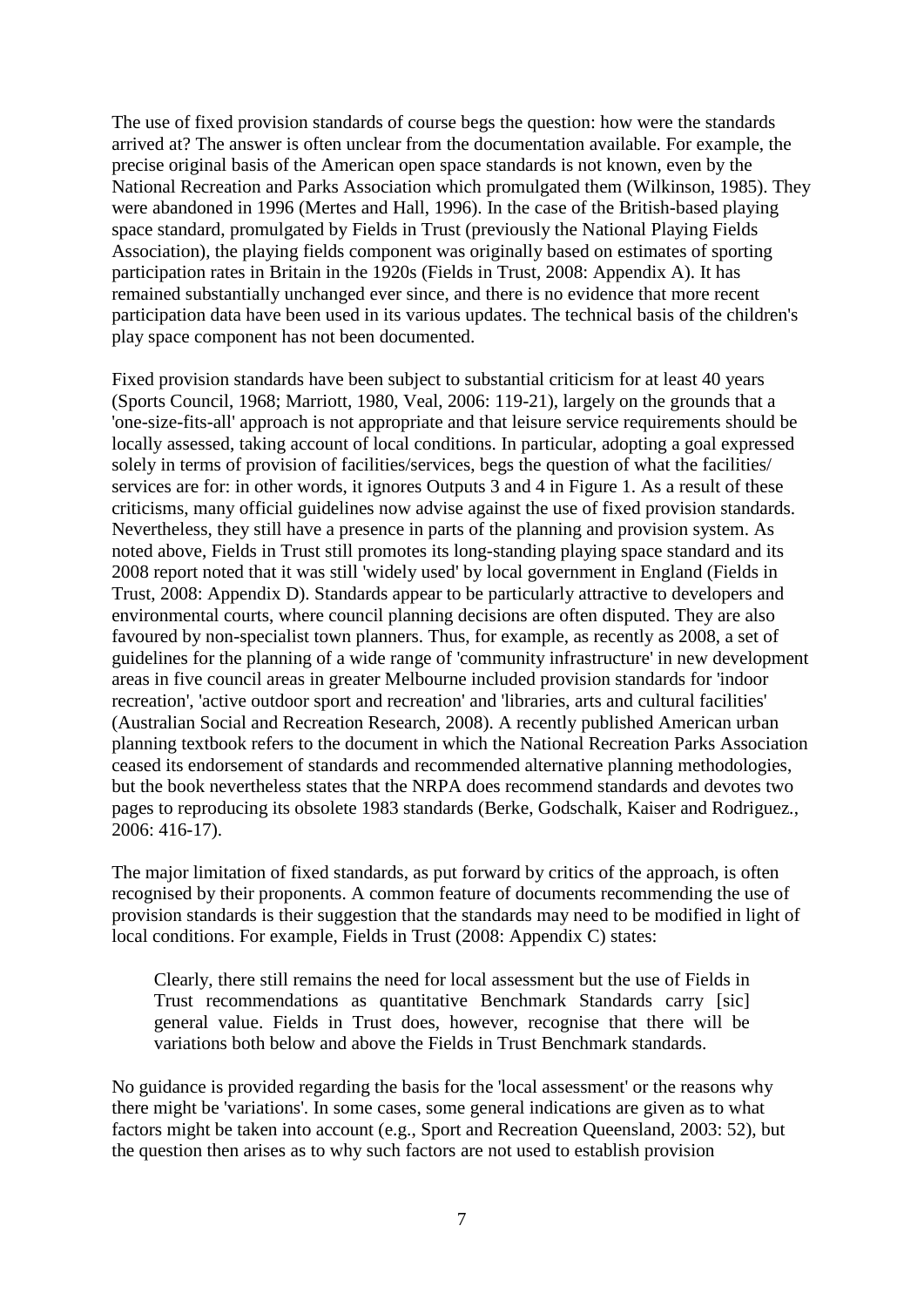requirements in the first place. Thus, for example, if the standard is varied because of varying demographic characteristics of local populations and the differing participation patterns of different demographic groups, why is the provision level not determined using these criteria in the first place, that is, by using the gross demand method discussed below?

## *Providing opportunity*

As the authors of most official planning guidelines, plans and strategies sought to discourage the use of nationally derived provision standards, which had reflected a 'top down' approach, a replacement approach was called for. Expressing goals in terms of 'providing opportunity' seemed to provide a suitable 'bottom up' alternative. Examples of such goals put forward in a number of sets guidelines include: 'To provide recreational opportunities to every citizen' (Ontario Ministry of Culture and Recreation, 1979: 14); 'To provide recreation opportunities for all people regardless of age, sex, religion or culture' (British Columbia, Recreation and Sport Branch, 1980: 10); and 'To ensure a diverse, safe, conveniently accessible leisure environment which provides opportunities for the satisfaction of a range of recreation pursuits for all sections of the community' (Marriott, 1987: 123). Furthermore, Marriott (2010: 12) states: 'The provision of opportunities for the community to take part in a wide mix of recreation activities and programmes should be a central goal of good recreation planning'.

The opportunities terminology is often accompanied by statements to the effect that governments should not 'tell people what to do in their leisure time'. For example, in a 1985 policy document, the Australian government stated: 'Governments are not concerned with telling people how to spend their time but rather with ensuring that opportunities exist and that individuals have the knowledge to make informed choices' (Brown, 1985: 8). A 2002 British government document, *Game Plan*, stated: 'While the government cannot, and should not, compel people to participate in sporting activities, it might wish to intervene to help remove the barriers that lead to inequality of opportunity' (DCMS/Strategy Unit, 2002: 78).

Of course, although governments at all levels seek to encourage participation in some activities (e.g., sport or the arts) and discourage participation in others (e.g., illicit drugtaking), it cannot coerce people to engage in prescribed leisure activities. Providing opportunity is what all leisure service providers do, but provision of opportunity is a means to an end, not the end itself. For example, if an organisation provides a 'swimming opportunity' in the form of a swimming pool and it attracts no users, the policy will be judged a failure: there is no point in providing opportunities if they are not taken advantage of by the people for whom they were intended. The *ultimate* goal of the provision of opportunity must therefore be something to do with the use of the facility or service, which suggests that some other rationale, such as demand, need or participation, as discussed below, is involved. Thus, if the term opportunity is to be used in goal statements at all, it would make sense for it to be coupled with some reference to goals related to the reasons why the opportunities are being provided. In terms of Figure 1, expressing goals in terms of the provision of opportunity suggests that, as with the standards approach, the process ends at Outputs 2. At best they are an interim goal as a means to delivering Outputs 3 and 4.

A feature of opportunity statements, as in the examples quoted above, is the aim of providing a *range* or *diversity* of opportunities to meet the requirements of a diversity of groups in the community. Some expressions of the goal imply that this is on equity grounds, but it could also relate to the private sector concept of market segmentation which seeks to maximise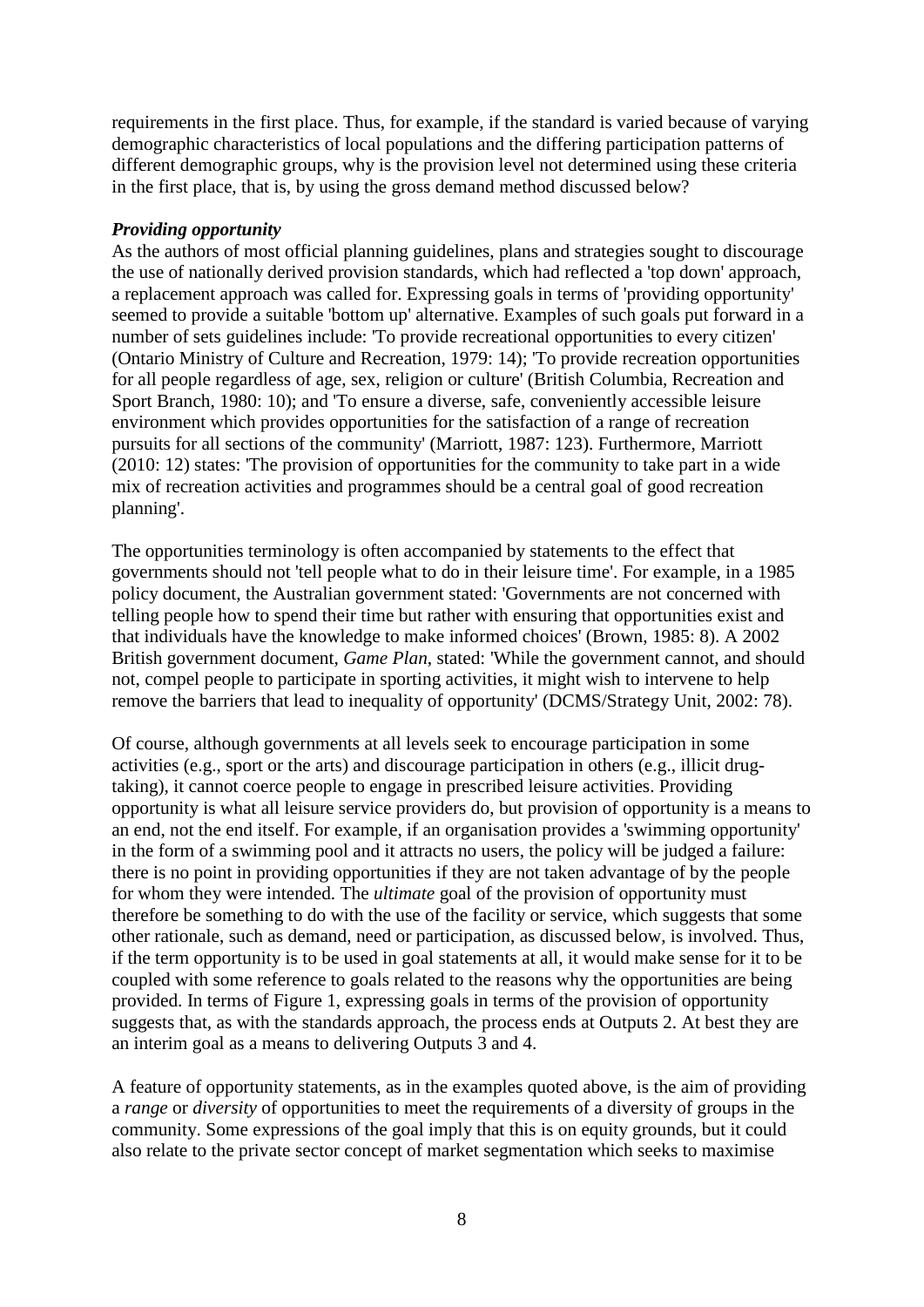sales by matching variations in products/services as closely as possible to variations in market segment demands. Either way, the aim is maximisation of sales or participation (Outputs 3), suggesting some connection with participation as a goal.

## *Managing (natural/heritage) resources*

Resource-based planning has an even longer history in leisure planning than the use of standards. It is clear that if natural or heritage resources are involved in a planning project, then conservation values and decision-making criteria come into play, and in some cases they may be dominant. But these are distinct from leisure considerations, as is illustrated by the fact that substantial parts of the collections of most museums and galleries are not on public display and large areas of wilderness and nature reserves are closed to the public – that is, they are conserved for their own sake or for scientific purposes, not for the purpose of public leisure enjoyment. Assessing the requirements for leisure requires a set of skills and procedures which are different from those required to assess the value of a natural, environmental or heritage resource. Once the two forms of assessment have been carried out, planners and decision-makers must juggle the conservation and leisure requirements to arrive at decisions. This may be relatively easy or difficult, depending on whether the two are complementary or in conflict.

A popular example of a resource-based methodology is the Recreation Opportunity Spectrum (ROS) devised by Clark and Stankey (1979; Stankey, McCool, Clark, and Brown, 1999). It classifies areas, or 'settings', in which people might seek outdoor recreation along a continuum from the totally undeveloped, such as pristine wilderness ('primitive'), to the highly developed, such as a fully serviced camping site and recreation area ('modern'). Against this are set the sorts of activity which the management and other users of these areas (e.g., foresters) might engage in to maintain the appropriate 'ambience' of the site and compatibility with visitor expectations. The system arose from the US Forest Service, where the two authors, Clark and Stankey, were employed, but has been adopted more widely (e.g. Jackson, 1986) . The above discussion clearly applies to the conservation aspects of the system. But the recreational aspects require additional methodological input. The fact that the physical characteristics of an area make it suitable to accommodate a certain amount and type of recreational activity, does not automatically imply that provision for that amount and type of recreational activity should be made in that location. It at least requires an analysis of the relevant demand and the wider supply situation. Thus, while the ROS system may play a part in environments where natural resources are significantly involved, it alone is not a sufficient basis for recreational planning.

In terms of Figure 1, resource evaluation can be seen as part of Inputs 2, in that some of the land and other resources are subject to capacity constraints and/or restricted to particular types of activities.

## *Meeting demand*

Demand-based planning has been used particularly in relation to tourism and countryside recreation, less so in other sectors. Demand, as used in leisure planning and policymaking, has generally been viewed as an economic relationship which, in its simplest form, refers to the way the amount of a good or service which a consumer is willing to purchase, varies according to the price. This has not presented a problem in tourism planning, but has caused some concern and confusion in sectors with greater public sector involvement, resulting in its rejection by a number of commentators. Thus, for example, Kelly (1983: 172) and Evans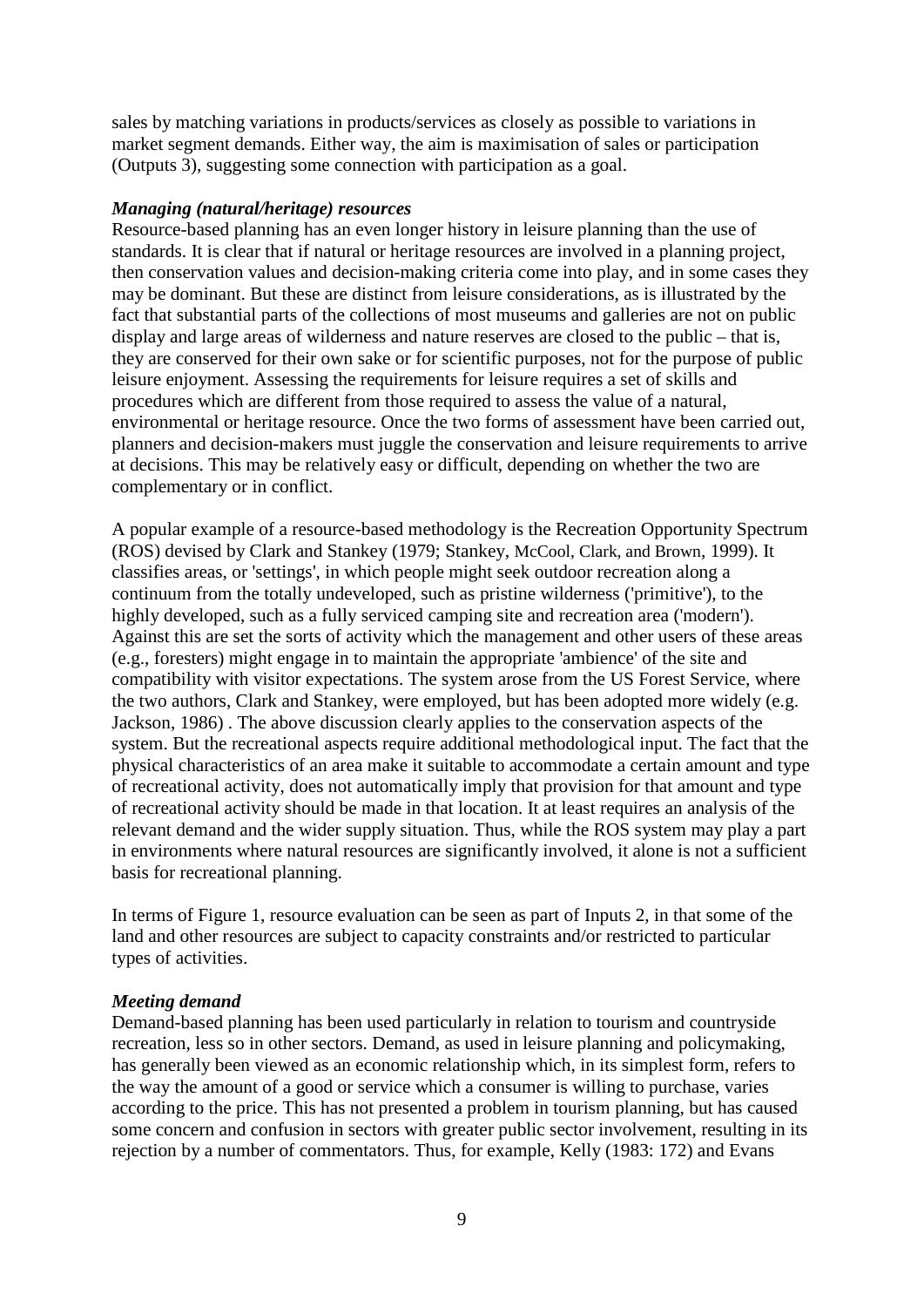(2001: 115) reject its use in leisure and cultural planning respectively because they believe 'demand' is equated with 'current effective demand', and that therefore 'latent, excess or unrealised demand' is ignored. But they fail to recognise that if demand is a *relationship* between price and quantities which will be purchased (as illustrated by the familiar price/ demand curve) then current effective demand is just *one point* on the demand curve reflecting current price and current supply conditions. So, for example, demand could be expected to increase when prices are reduced, thus satisfying at least some of the 'latent, excess or unrealised demand'. Furthermore, since using leisure facilities involves travel to a site, the 'price' of access can be interpreted as a combination of entry price and travel cost, so increasing the level of supply and spread of facilities will generally reduce the average distance travelled, and hence the average travel cost, resulting in increased effective demand. Thus policy is based on an understanding of the relationship between price, other supply conditions and demand. It is true that some early demand-based planning failed to fully reflect this principle, although the well-known 'Clawson method' for deriving a demand curve from data on existing demand patterns did reflect the theory and was developed as early as the 1960s (Clawson and Knetsch, 1967). More recent demand modelling has developed considerably, taking account of the capacity and quality of supply and of the existence of different user groups (see Hanley *et al.*, 2003).

In addition to the issue of current versus latent demand, a second source of confusion is that the simple economic definition of demand referred to above implies that, in a demand-based planning approach, the only policy lever available is price, and this has been associated in some people's minds with the private sector and such concepts as 'user pays' and privatisation. This perception persists despite the fact that the bulk of research in the 'economics of leisure' has been concerned with situations where entry prices are zero (e.g., urban parks, some natural area sites, some museums and galleries) or subsidised (e.g., theatres, playing fields, sports centres) (Veal, 2006). Thus demand models seek to understand demand dynamics in relation to a range of possible pricing regimes, in addition to user characteristics and additional supply variables as discussed above, the very variables upon which policy operates. Models are constructed on the basis of existing facilities/services and then applied to hypothetical new facilities/services to predict demand.

However, while a demand model can predict levels of demand in varying supply conditions, it does not *of itself* determine what those supply conditions should be. The level of demand can be almost open-ended, depending on how generous the supply conditions become. To determine some sort of reasonable limit within the economic framework requires the use of cost-benefit analysis, so the limit lies at the point where the costs of provision begin to exceed the benefits generated or where the internal rate of return falls below an acceptable level. This in turn requires the consideration of benefits, as discussed below.

Despite the recognition of the economic definition of demand in the literature, this is not how the concept is used in the guidelines, although it is implicit in tourism-related guidelines as a component of the economic benefits/impact model typically used. In the guidelines, demand appears in the form of the 'gross demand' and 'organic' or 'incremental' approaches, which can be seen as very simplified versions of demand models. The *gross demand approach* seeks to estimate total participation levels within a community, typically using current local, regional or national age/gender-specific participation rates and forecasts of the future size of gender/age groups Thus the method is limited by its assumption that local participation rates are assumed to remain constant or that all communities will be planned on the basis of current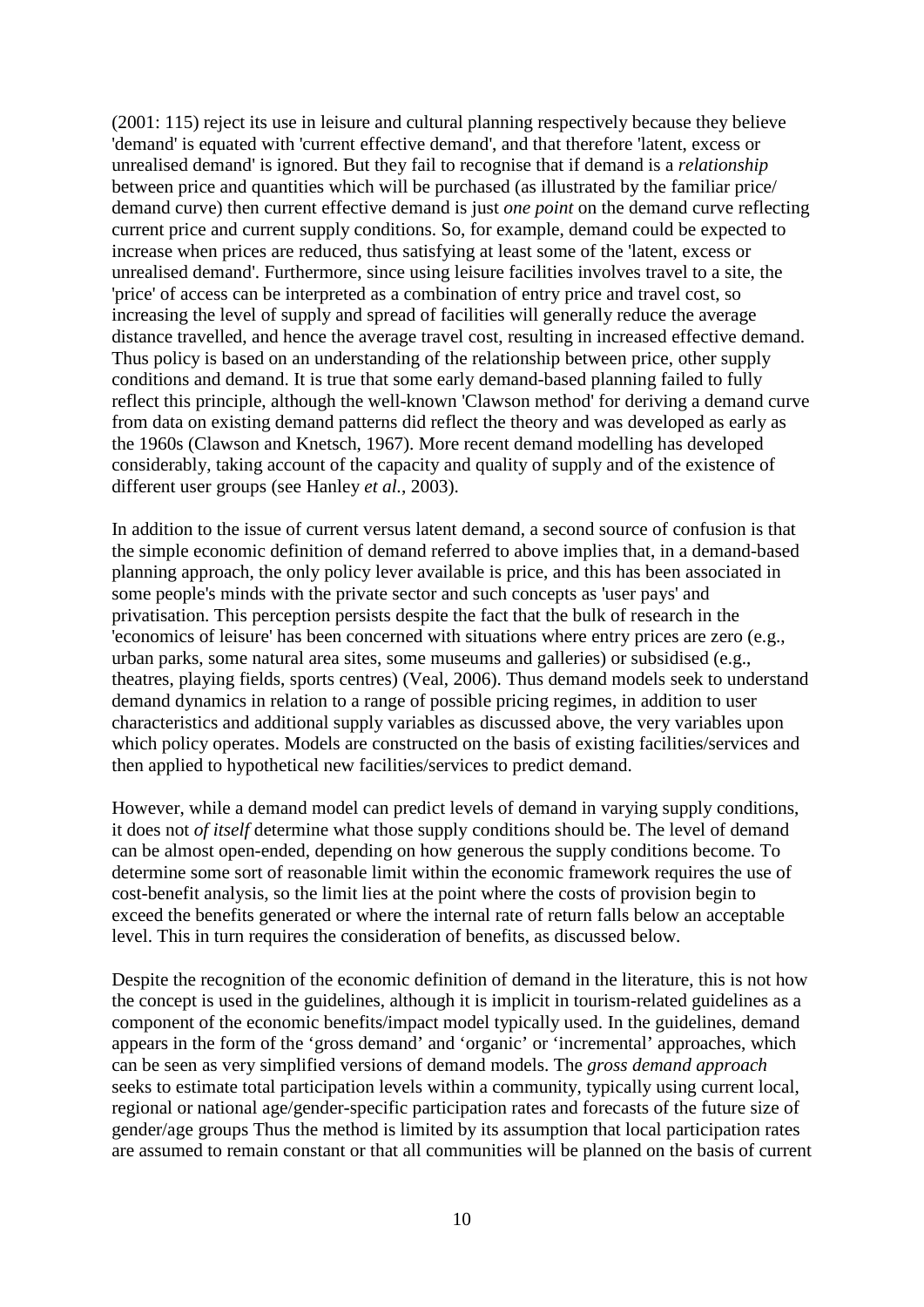regional or national age/gender-specific rates. In the case of tourism, demand – in the form of predicted or possible visit numbers and/or expenditure – is generally estimated in the context of national or regional demand projections.

The *organic* or *incremental approach* is based on examination of the use of existing facilities. Underused facilities indicate more than adequate provision for that type of facility/activity. Over-use, indicated by such factors as overcrowding and full waiting lists, indicates excess demand and grounds for increased provision. Spatial analysis is added to establish catchment areas to identify served and unserved areas, with unserved areas giving grounds for additional provision. This approach is limited by the very fact that it is based on existing facilities and facility/activity-specific analysis.

In terms of the model in Figure 1, both of these approaches focus on Outputs 3 as the outcome of the planning process.

## *Satisfying stakeholder groups*

Consulting stakeholder groups is another 'bottom up' approach which has come to the fore in place of the use of standards. Of course, stakeholder consultation has a role to play in all planning, and for some types of planning it is a statutory requirement. Stakeholder consultation produces four types of information: 1. Factual information, from individuals (e.g. leisure participation patterns, socio-economic characteristics of facility users) or from relevant organisations (e.g. membership data); 2. Information on individuals' own leisure activity aspirations and perceived constraints and requests from individuals and organisations on facility and service provision; 3. Innovative ideas; and 4. Opinions sought by decisionmakers in the form of a plebiscite regarding priorities and preferred options. Here we are concerned with Type 2 information. Type 1 information is related to demand and participation approaches. Type 3 information could relate to, and would be evaluated via, a number of the approaches. Type 4 information is that sought by a decision-making body at any point in the planning process where it wishes to insert a democratic components into key decision-making, for example, on vision/goals or strategic priorities. Type 2 information is typically gathered by means of surveys, focus groups and public meetings. In a number of sets of guidelines, the amount of emphasis given to this process and the fact that the nature of the information gathered, in the form of the desire to participate and requests for facilities and services, seems to feed directly into policy recommendations, leads to the conclusion that this is the main approach to planning being adopted.

In terms of Figure 1, planning which is based on stakeholder information regarding *desired facilities/services* sees the planning process ending with the provision of the requested facilities/services (Outputs 2), although it would be anticipated that such facilities/ services would then be made use of. When information on *personal aspirations for participation in an activity* is involved, the process ends when the desired participation takes place (Outputs 3).

It should be said that none of the guidelines suggests that the main planning goal is 'to satisfy stakeholder groups'. They tend to use statements such as 'to meet community needs'. But a simplistic strategy of 'asking people what they want' is implicit. It can be speculated that this would appeal to elected members of councils because it suggests a quasi-democratic process. The issue of 'needs' is discussed below; what is examined here is the proposition that stakeholder consultation can provide the *main* source of information – on needs or on other matters – upon which to base a plan.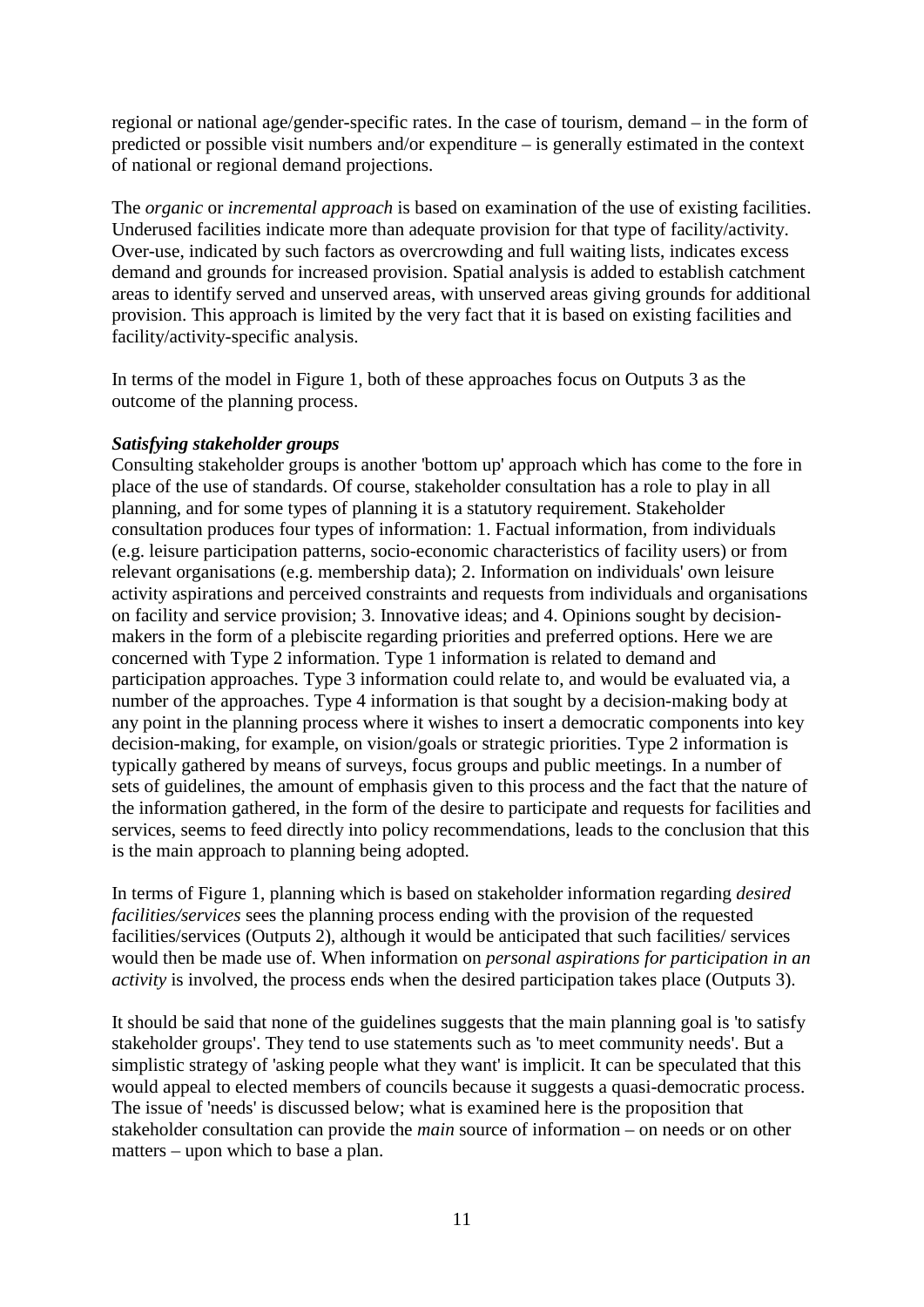Stakeholder groups can be divided into two types: organised and non-organised. Organised groups are generally consulted via representatives. Four grounds exist for exercising caution in regard to the use of information from this source. First, response rates from some sectors, such as local sports clubs, are often very low, giving rise to questions about representativeness of the responses received. Second, there is research to suggest that in some sectors, the views of group representatives are not typical of those of the group membership, let alone of non-member participants (Lord and Elmendorf, 2008). Arguably, further research in a variety of contexts is required on this topic. Third, representatives vary in their advocacy skills and in their level of knowledge and expertise in regard to the activity they represent and the planning/ policymaking process. Fourth, representatives are, by definition, biased in favour of their activity to varying degrees.

Non-organised members of the community are generally consulted via questionnaire-based survey or focus group and sometimes by other means such as public meetings. Questionnairebased surveys are generally representative if they are professionally conducted. Focus group and public meeting attendees may be representative in a broad way, but not sufficiently to enable findings to be quantified. Typically survey respondents are asked to indicate what activities they would like to, or are planning to, take part in, and the constraints preventing them from doing so. But a question arises as to the relationship between responses to such questions and actual behaviour when or if the constraints are removed, for example, by provision of facilities. Market researchers in other sectors have for decades raised doubts about the reliability of declared intentions or aspirations as a straightforward guide to future behaviour (e.g., Packard, 1957: 13-16). Some of the guidelines express caution about this issue (e.g., WA Sport and Recreation, 1997: 14; Marriott, 2010: 81), but clear solutions are not forthcoming.

There is, however, a problem common to both types of stakeholder consultation: that is, how to analyse the range of information gathered. It is reasonable to assume that Type 2 information will consist essentially of a number of 'shopping lists' from various sources. These will comprise lists of: activities people would like to engage in, quantified in the case of survey research but qualitative in the case of other sources; constraints preventing participation; and views on what facilities/services should be provided. Often these will be associated with different groups, on the basis of socio-demographic information in questionnaires, the make-up of focus groups or the location of public meetings. With few exceptions (e.g. Grogan and Mercer, 1995: 103), no mention is made in the guidelines of the 'shopping list' phenomenon, so no advice is offered on how they should be analysed to formulate policy recommendations. The criteria and processes used to evaluate the information and shape policy recommendations can be said to enshrine the core of the planning process. Typically, however, such criteria and processes are not discussed in the guidelines: the process is again a 'black box'.

It is possible to speculate as to what guidance could be offered on this matter, and possibly, what goes on in practice. Two examples are discussed briefly here. One expression used in the guidelines is the 'determination of priorities', since it would rarely if ever be possible to proceed with all the items on all the shopping lists. Many local councils have strong social equity policies, involving target priority groups, such as youth at risk or the elderly. Thus the views of such groups could be given precedence. But this leaves open the question of service provision to non-priority groups. This is, of course, likely to be only a partial solution. In all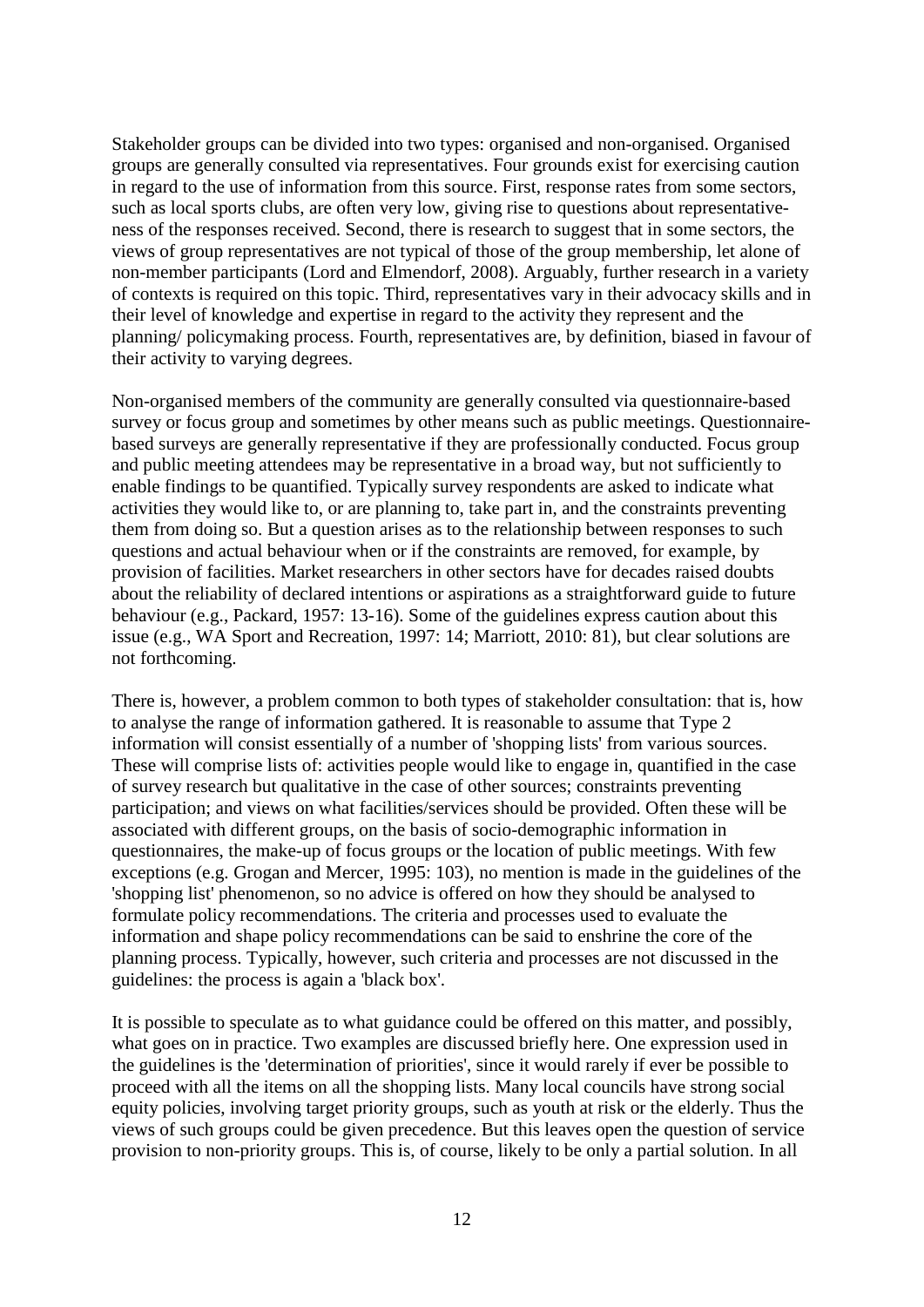cases, the question of demand will arise, particularly where large investments are concerned. So, for example, if the residents of a particular area express a wish to go swimming, or call for the provision of a swimming pool, some assessment of expected demand from the estimated catchment area is likely to be made and if it is less than that required to justify the provision of the smallest viable swimming pool, the proposal could well be rejected on those grounds. Here the 'gross demand' approach takes precedence over stakeholder consultation. None of the guidelines works through these sorts of possibility, so one is left wondering what the relationships are between the various explicit and implicit approaches involved.

## *Meeting needs*

Many sets of planning guidelines published in the last 20 years advise planners to assess 'community needs', but none of them defines what is meant by 'need'. One of the difficulties here is that the word need is used in different senses. Paul Taylor (1959) identified four different uses of the term, as follows.

- 1. Something needed to satisfy a law or rule for example, the need for a certificate to referee a sporting contest or the need to have a ticket to be admitted to an event.
- 2. A means to an end (specified or implied) for example, the need for a racquet to play tennis or for food to sustain life.
- 3. Certain 'conscious or unconscious wants, motivations, drives, desires' for example, people's need for excitement, variety, achievement, or the taste of chocolate. Taylor suggests 'Needs in this sense constitute conative dispositions'.
- 4. Recommendations or normative evaluations.

In the commercial sector, the third meaning is typically used in relation to all types of consumer products (see, for example, the shelves in supermarkets labelled 'party needs'), including tourism. However, in the public sector efforts have been made by leisure

policymakers to adopt the fourth type of meaning in order to align leisure with mainstream social services, such as health or education. Hence the famous statement:

Until Parliament, government, planners and educators accept the place of leisure as an essential ingredient of life, there will be no satisfactory provision of recreational facilities, and the well-being of the community will suffer. Society ought to regard sport and leisure not as a slightly eccentric form of indulgence but as one of the community's everyday needs. (House of Lords Select Committee on Sport and Leisure, 1973: xxvi)

More recently, the following appeared in a set of Australian cultural planning guidelines: '... cultural amenities can be seen not as something remote or apart from everyday life but fundamental to people's needs' (NSW Ministry for the Arts & Dept of Local Government, 2002: 2).

There is an enormous theoretical literature on the concept of need, in various disciplines, but two sources stand out in the leisure context. Reference is, implicitly or explicitly, made to theoretical frameworks such as Abraham Maslow's 1954/1987) well-known 'hierarchy of needs' and to the typology of need put forward by David Mercer (1973), based on the work of Jonathan Bradshaw (1972).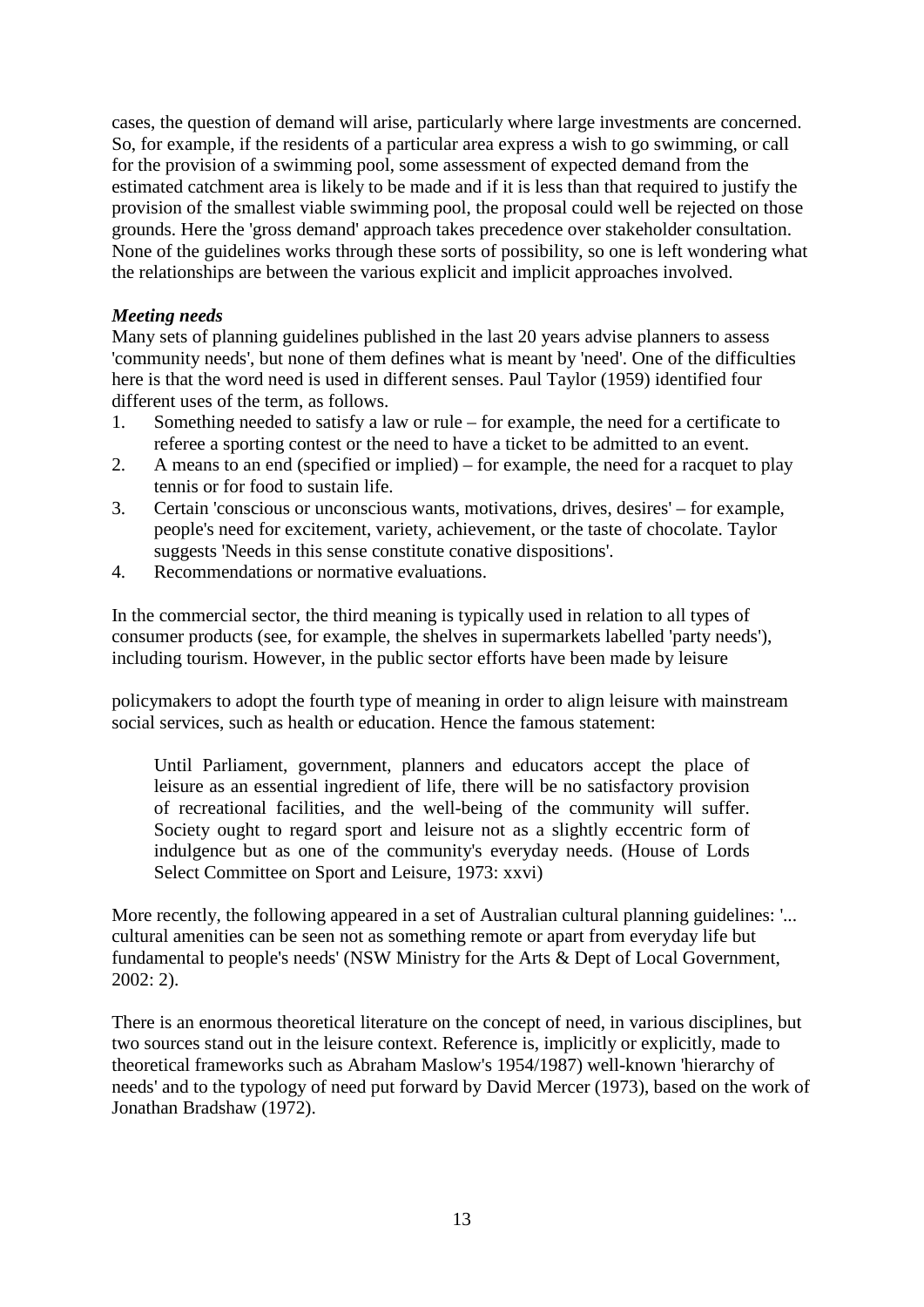References to Maslow do not generally appear in planning guidelines, which do not tend to refer to academic sources, but they do appear in some research publications (e.g., Ravenscroft, 1993) and in numerous textbooks, examples of which can be found in tourism (Kotler, Bowen and Makens, 2006: 14, 212), leisure (Broadhurst, 2001: 11; Taylor, 2011: 28) and the arts (Bernstein (2007: 81-2, 84), with Hall and Page (2006: 37) observing that Maslow's research has shaped 'much of the recreation and tourism demand work'. Typically, however, authors focus on the hierarchy idea and ignore Maslow's definition of a *basic need*, encapsulated in his statement: 'Thwarting of unimportant desires produces no psychopathological results: thwarting of basically important needs does produce such results' (Maslow, 1954/1987: 30). Thus the Maslow's hierarchy refers to 'basically important needs' which is a desire that, if thwarted, results in harm to the individual. It does not refer to 'unimportant desires'. This harm-related definition of need has been endorsed by more recent authors (e.g., Doyal and Gough, 1991; Elkins and Max-Neef, 1992). Such a definition is of Taylor's type four, since a normative position has to be adopted as to what constitutes harm. In Maslow's case, such assessments were made in the context of psycho-therapy. Applying the Maslovian conception of need to leisure is therefore to suggest that certain forms of leisure activity, if denied, would result in harm to the individual or the community. Hence the statements from the House of Lords and the New South Wales government quoted above. Indeed, in the White Paper which endorsed the House of Lords view, the British government of the time spoke of the widespread stress being experienced by young people and added: 'Where the community neglects its responsibilities for providing the individual with opportunities and choice in the provision of sports and recreational facilities, it will rarely escape the long-term consequences of this neglect' (Department of the Environment, 1975: 19).

These sentiments are, of course, reflected in a number of the widely accepted arguments for public provision of leisure services, such as the prevention of poor health through exercise and the belief, despite the paucity of good supporting evidence (Nichols, 2007), in the crime prevention qualities of certain forms of leisure provision. Desires which are *not* needs in this sense might be referred to as 'wants'. But, as Robert Paddick has put it: 'The inclination to call a great many things 'needs' is not difficult to appreciate. At least part of the answer is that 'need' is a particularly powerful planning concept, because we are much more likely to gain acceptance for giving people what they need, than for giving them what they want' (Paddick, 1982: 41). In practice, however, public facilities do not *only* meet needs in this sense, they cater to needs *and* wants. People may make use of public leisure services to satisfy a variety of desires and those who do not satisfy the criterion of 'need' cannot be excluded. This is in fact reflected in the usage of the 'need' in policy documents such as the guidelines under review: they are in fact using it in Taylor's third, non-normative sense. But statements such as those of the House of Lords and the New South Wales government suggest that the leisure sector, including sport and the arts, but not tourism, is happy to be associated with the rhetoric of the normative harm prevention connotations of need.

The Bradshaw/Mercer typology comprises: 1. E*xpressed need* (what people currently do, or actively seek to do by, for example, putting their names on a waiting list); 2. *Felt need* (what people say they would like to do); 3. *Comparative need* (deficiencies indicated by comparison with others); and 4. N*ormative need* (need based on normative criteria as defined by experts or, possibly, an elected body or pressure group or the general public). As with the Maslow theory, this typology is also referred to in textbooks (e.g., Pigram and Jenkins, 2006: 59; Page and Connell, 2010: 141; Taylor, 2011: 32-3). In the guideline documents the source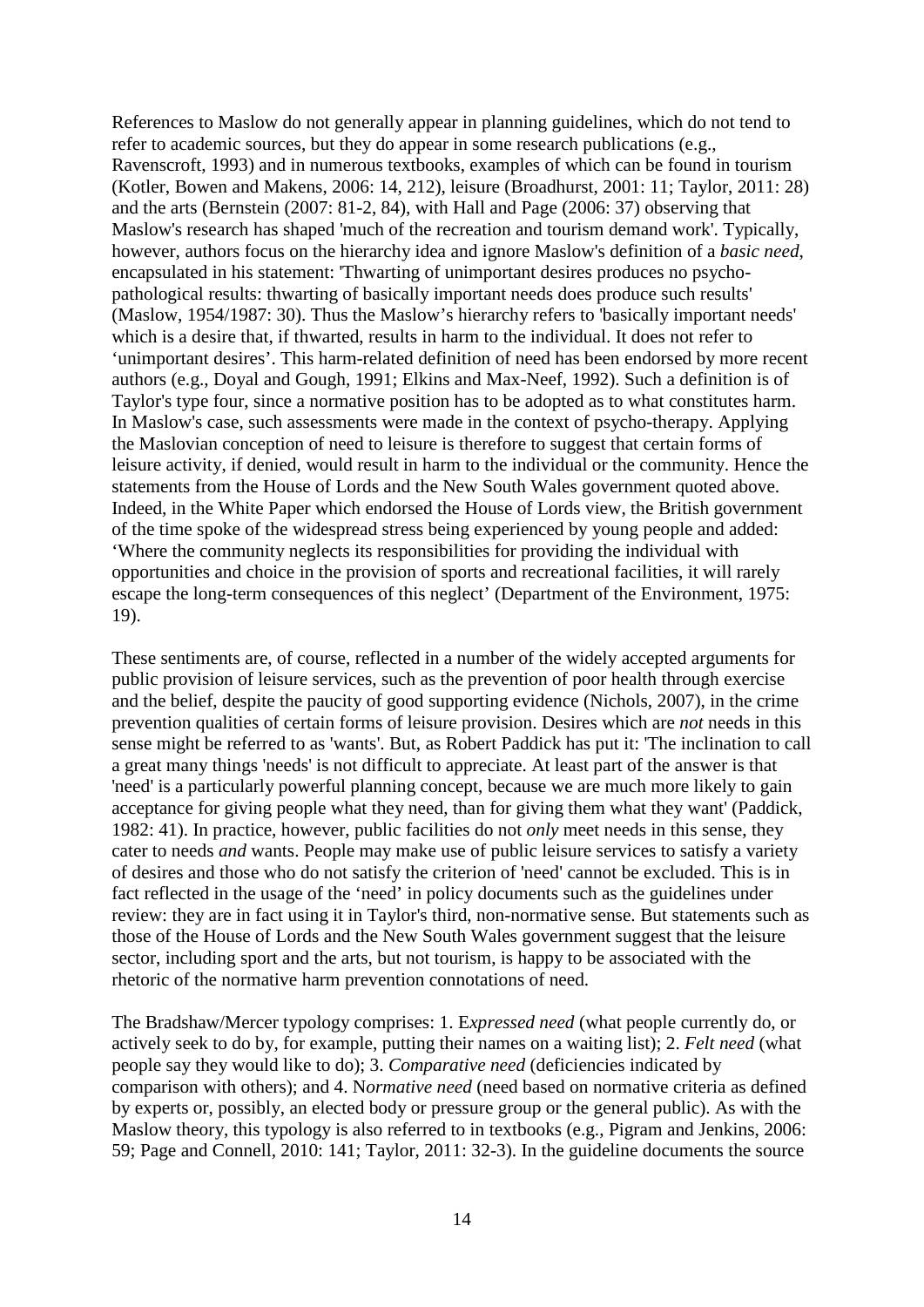is generally not formally referenced, except in the textbooks, but exists in the use of the terminology, as in one of the more recent sets of guidelines (Marriott, 2010: 84, 88). However, neither Bradshaw nor Mercer actually *define* need. As Elery Hamilton-Smith (1975) and others have observed, the typology does not define four different *types* of need as much as four *ways of measuring* need, regardless of how the latter is defined. It was not necessary for Bradshaw to provide such a definition, since he was writing in the context of the mainstream social services in Britain, the needs-based status of which was not in question. But Mercer recognises that this is an issue in relation to leisure, querying the basis of existing claims at the time, but then going on to assume that leisure is a 'social need', but without defining it.

In the guidelines it is invariably recommended that *felt* needs be assessed by means of consultative processes such as questionnaire-based surveys, examples of which ask residents about such things as their 'level of interest' in activities (Mclean *et al.*, 1999: 352), or direct suggestions for facilities/services they would like to see provided (Marriott, 2010: 83). But a curious feature of such 'leisure needs' questionnaires is that, typically, they do not ask respondents what they *need.* They do not, therefore, assess needs alone but *needs and wants*  together. So, unless needs and wants are deemed to be the same thing, it is misleading to claim that a plan based on such surveys is catering only to 'needs'. Given this context, the socalled needs-based approach is subject to the same reservations as the survey-based individual stakeholder consultation approach discussed above. As with individual stakeholder consultation, the needs-based approach is focussed on Outputs 2 or Outputs 3 in Figure 1, depending on the type of information gathered. (For an extended treatment of the concept of need and its relationships with leisure, see Veal, 2011b.)

#### *Meeting participation targets*

The setting of participation targets is an exception in this review, in that it does not emerge as a common approach in the guidelines – only one, a recent textbook describes it (Veal, 2010) – but it has emerged recently in practice. In its current strategic plan Sport England (2008) has set a target of one million more people participating in sport over five years. Participation targets in sport and physical activity have been set by a number of local councils in Britain as part of the central-local government Local Area Agreements<sup>[3](#page-14-0)</sup> system, linked to the Sport England annual Active People participation survey (see, for example, Birmingham City Council, 2007). In Australia, the New South Wales 2006 State Plan (NSW Dept of Arts, Sport and Recreation, 2007) sets participation targets for sport/physical activity, arts participation and parks visits. These initiatives have arisen from performance evaluation processes, rather than strategic planning but, of course, these processes are linked, since performance evaluation is part of the process of ensuring that plans are successfully implemented. In some cases, participation is recognised as the focus for the planning process, even if the plan does not go as far as to set targets. For example, the vision statement for the 2003 recreation strategy of the City of Ballarat, Victoria, Australia, included:

Sustainable and life-long participation in recreation on the part of all members of the ... community so as to deliver the optimum array of personal, social,

<span id="page-14-0"></span> $\frac{1}{3}$ <sup>3</sup> The recently elected Conservative/Liberal-Democrat government has terminated the Local Area Agreements system and its associated National Indicator reporting, as a cost-cutting measure (see Department of Communities and Local Govt (2011)), but the Active People survey is funded by Sport England, which is itself partly funded from the National Lottery, so it is likely to continue and it remains to be seen whether individual local councils will continue with participation-based planning.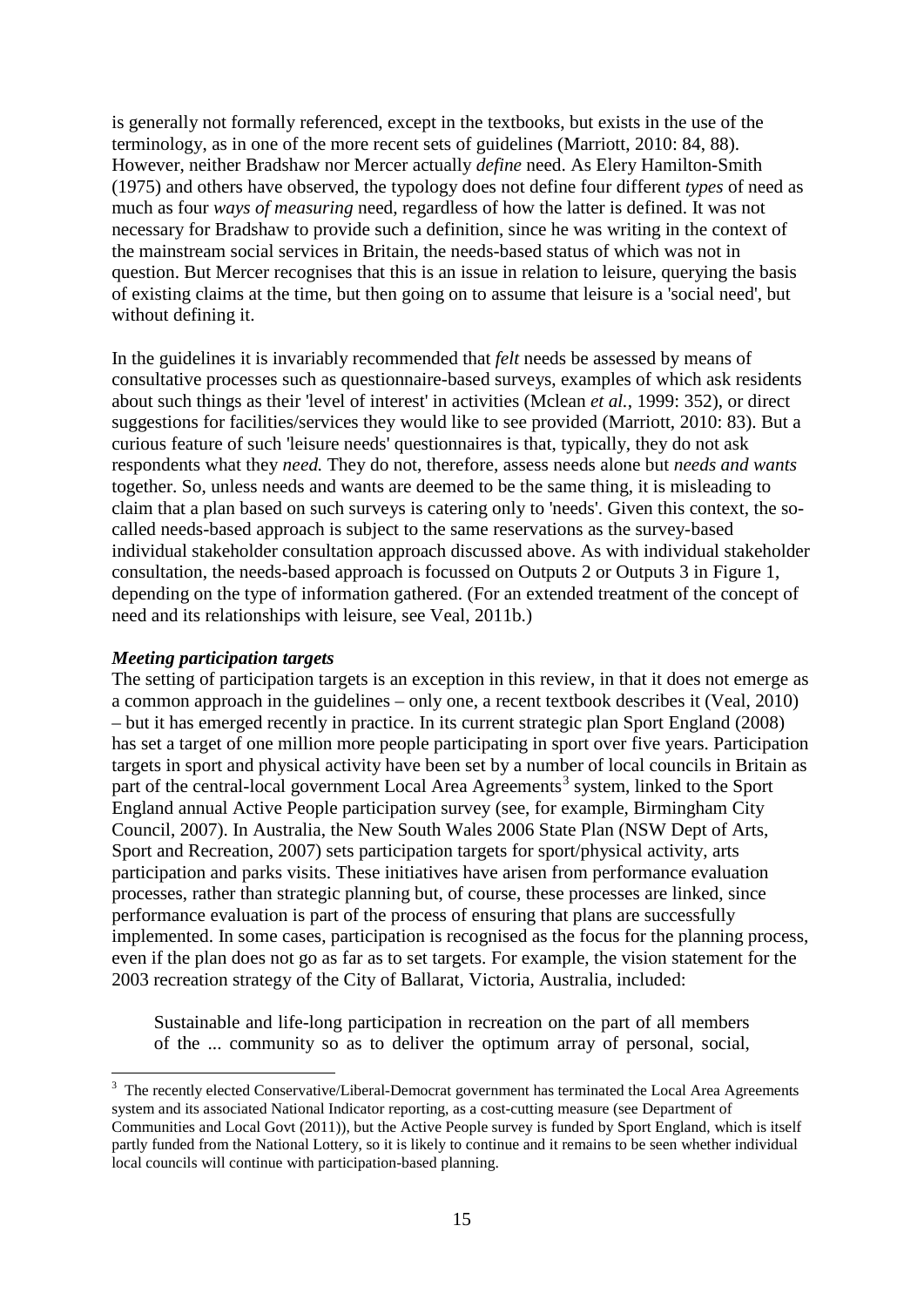economic and environmental benefits and the optimal level of community building and social capital development. (Quoted in Marriott, 2010: 20)

The approach involves the setting of participation targets, both overall and for different geographical areas or planning zones and/or different socio-economic groups. Participation rates are measured by social survey at the start of the planning period, at its conclusion and possibly at points in between (and, in a performance evaluation system, possibly annually). Targets are set for generic groups of activity, such as sport/physical activity and arts/cultural activity. Detailed work is then undertaken to establish the most effective way of achieving the target in a particular local context – for example, by considering the types of activity most likely to be successful and whether to provide new facilities, increase the capacity of existing facilities, develop targeted programmes, offer grants or conduct educational or publicity campaigns. The approach permits a variety of pathways to achieving the targets, reflecting local conditions: for example, the same level of participation in sport/physical activity might be achieved in a high density inner urban area by provision of indoor and hard surface facilities for basketball and badminton, but in a low density suburban area by provision of grass playing fields for various team games and greenways for walking and cycling.

The question arises: How should the targets be set? In the examples mentioned above, the targets are quite modest and no particular rationale has been published. One possibility is to begin by using social or spatial equity as a criterion: that is, setting targets to bring low participant groups or areas up to the average, which, when achieved, would gradually increase the overall average participation rate. This could be done in regard to social groups or zones within a planning area, and/or by comparison between planning areas if comparable data are available. Over the longer term, the setting of higher targets would probably require the involvement of state and/or national/federal governments to provide background benefitsbased research on desirable and feasible participation rates.

In terms of Figure 1, the participation-based approach moves beyond facilities/services/ opportunities and considers Outputs 3, use/visits/participation, but stops short of assessing benefits.

## *Providing (net) benefits*

Planning for the provision of benefits involves basing policies on their efficacy in producing outcomes considered to be desirable by the decision-making body. Benefits are *net*, in the sense that the benefits should exceed the costs of provision. The benefits of leisure which public policy seeks to secure or enhance are numerous and have been spelled out on a number of occasions (e.g., Driver *et al.*, 1991). In the case of tourism, they are generally seen as the generation of local jobs and incomes. To use leisure benefits as a basis for planning requires some system for assessing, measuring and comparing different bundles of benefits likely to be generated by different policies. Two approaches to the assessment of benefit might be considered: the non-economic Benefits Approach to Leisure<sup>[4](#page-15-0)</sup>, developed by Bev Driver (2008) and his associates in the US Forest Service, and the traditional economics technique of cost-benefit analysis.

<span id="page-15-0"></span><sup>&</sup>lt;sup>4</sup> The approach has been known by a number of names and associated acronyms over the years, the latest being 'Output-Focused Management' (OFM) (Driver (2008), however, one of the earlier names, Benefits Approach to Leisure (BAL) is used here since it seems more distinctive and appropriate in the context of this paper.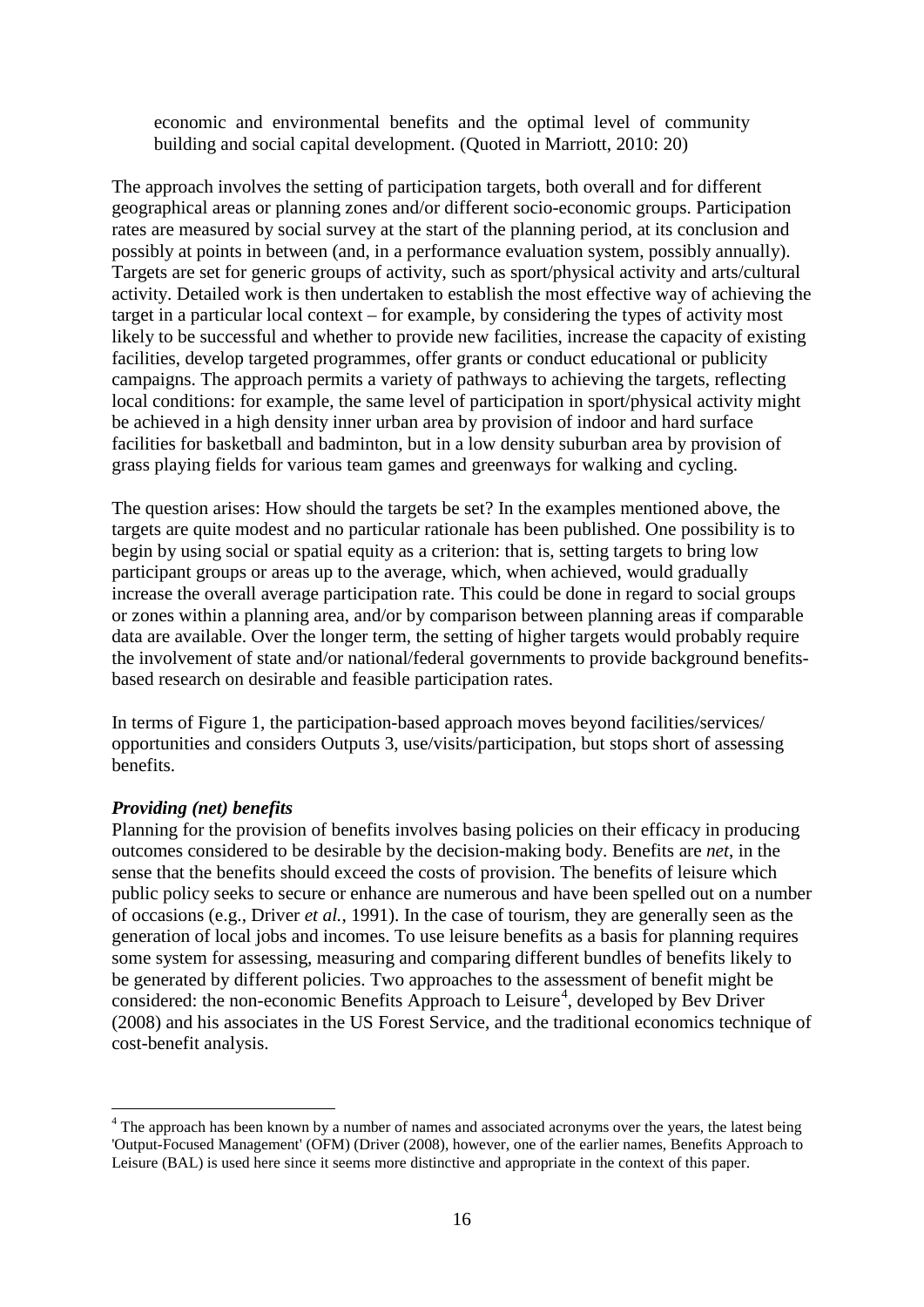#### *Benefits Approach to Leisure*

This approach was developed over a period of about 20 years and essentially seeks to base the planning of new leisure facilities on research evidence about users' assessments of the benefits they receive from visiting different types of existing facility in different settings. As with the Recreation Opportunity Spectrum concept discussed above, this approach was developed within the US Forest Service, so it relates particularly to the management of natural estates, but it has also been promoted as being applicable in wider leisure planning situations. User assessments of benefits are typically based on responses to Likert-type scales related to a wide range of specified benefits, gathered by means of questionnaire-based visitor surveys. The 'benefits' being assessed could also be seen as 'satisfactions'; hence, in Table 1, this type of benefit assessment is labelled 'psychological,' to distinguish it from the economic approach discussed below. Later versions of the system have sought to include stakeholders other than facility users.

The approach is most understandable when applied to enhancement of existing facilities: user assessments of benefits enjoyed, or 'satisfaction scores', are used to decide on appropriate adjustments to management practices, thus resulting, if successful, in higher satisfaction scores. This is in the realm of facility management rather than planning. The one known published account of the application of the approach in an urban context is of this nature (Tucker and Allen, 2008). However, the approach could also provide the basis for some modification to the pattern of supply of facilities – for example, provision of a customdesigned skateboard facility within or near a park complex could result in increased satisfaction scores from both skateboarders previously using unsuitable facilities, and the other users of those facilities who would no longer be inconvenienced by an incompatible activity. Provision of totally new facilities would be more speculative: satisfaction scores from existing facilities with given characteristics would have to be used to estimate likely satisfaction scores for proposed new facilities with similar characteristics. The criterion for making decisions and assessing their success is the level of satisfaction of users at existing and new facilities, as measured by average satisfaction/benefit scores.

As currently promulgated, the approach does not appear to deal with user numbers and costs. It would no doubt be considered desirable to achieve higher user numbers with the same or higher average satisfaction scores, but it is not clear how the desirability of a higher number of users with lower satisfaction scores, or a lower number of users with higher satisfaction scores, would be assessed. Furthermore, consideration of the acceptable level of cost of achieving a given rise in satisfaction level is not intrinsic to the methodology: assessed benefits are gross rather than net. Despite the extensive literature on the development of the system, there are few published examples of its application as a complete planning approach, and even less in urban settings. Furthermore, none of the other guidelines reviewed incorporates the approach. Questions arise as to the practicality of dealing with the more than 200 types of benefit utilised in the system (Driver and Bruns, 2008: 69-73). While early versions of the approach were limited to consideration of benefits as perceived by facility users, later versions have introduced other stakeholders and such features as 'economic benefits' and 'environmental benefits' (Driver and Bruns, 1999), but these additions appear not to have been operationalised. Arguably, it can be said that the approach has yet to be fully operationalised outside the context of public land management in settings such as forest or national park services.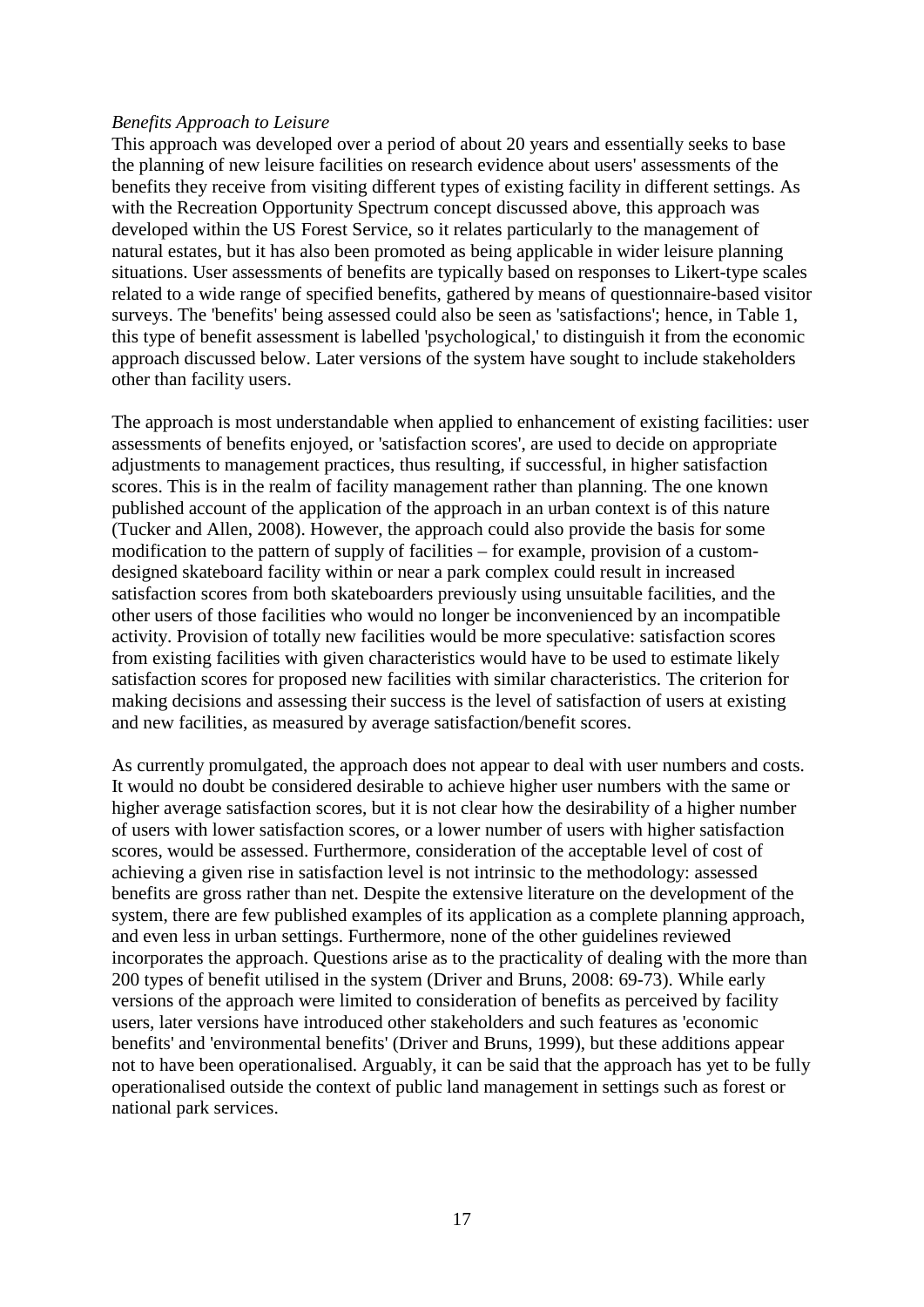#### *Cost-benefit analysis*

Cost-benefit analysis has a long history but is frequently misunderstood by non-economists: in particular, it is often thought that the technique considers only the financial aspects of a project, but this is not the case. In a cost-benefit-based planning exercise, decisions are based on estimates of all the identifiable financial, social and environmental costs and benefits which arise throughout the life of a proposed project. Cost-benefit ratios or internal rates of return on capital invested are used to rank proposed projects in order of priority, and projects for which the internal rate of return is lower than the cost of borrowing or servicing the capital involved are not proceeded with. Typically all dis-benefits (costs) and all benefits are identified and, where possible, assigned money values. Any costs or benefits which cannot be measured in this way must be assessed by the decision-makers against the aggregate net costs or net benefits of the items which *can* be measured. Assessment can extend well beyond the financial matters included in a private sector project assessment. For example, in a costbenefit study of the Adelaide Grand Prix (Burns *et al.*, 1986) a money value was calculated for the dis-benefit of the noise intrusion suffered by some residents and for the 'psychic benefit' of the event to the Adelaide population – that is, the sense of pride and excitement of hosting the event.

One sector where this approach is already used is in the planning of major road investments. Here, national transport agencies fund research to develop generic values for application in local cost-benefit studies, for example the value per hour of travel time (including leisure time) saved and the cost of different types of accident injury (or the value of the benefit of preventing them). This approach is known as 'value transfer' or 'benefit transfer' and could conceivably be developed for leisure planning. Thus, for example, a 1988 study conducted by the Australian government concluded that a physically active person saves the community an average of \$AUST295 a year, in terms of saved health costs and productivity benefits (about \$AUST600 at today's prices). Regularly updated figures of this sort could be used as *part* of the valuation of benefits arising from some leisure facilities. Moves are being made to achieve this in relation to natural area recreation planning in the United States (Rosenberger and Loomis, 2001) and an exercise has recently been undertaken in New Zealand (Kaval and Yao, 2010). But for such an approach to be widely adopted, research would need to be undertaken to establish a much wider range of values and keep them up-to-date.

While the cost-benefit approach can be a highly technical process to implement from scratch (as opposed to using value transfer), much of this is concerned with the process of identifying and measuring costs and benefits. Ultimately it requires normative decisions to be made by decision-makers in deciding what is or is not a relevant benefit, dis-benefit or cost.

None of the guidelines reviewed recommends the use of cost-benefit analysis as the basis for planning. This may be because of the aforementioned misunderstanding of the technique or because of the level of cost and the skills required to conduct the necessary research, particularly for implementation at the local level. Most of the tourism-related guidelines are, however, based on the goal of increasing economic benefits from tourism in host communities, in the form of increased jobs and incomes. However, rather than a cost-benefit study, these guidelines are, in effect, recommending an economic impact study. Noneconomic costs, such as environmental impacts, are considered separately as constraints, rather than being incorporated into the economic assessment as in cost-benefit analysis.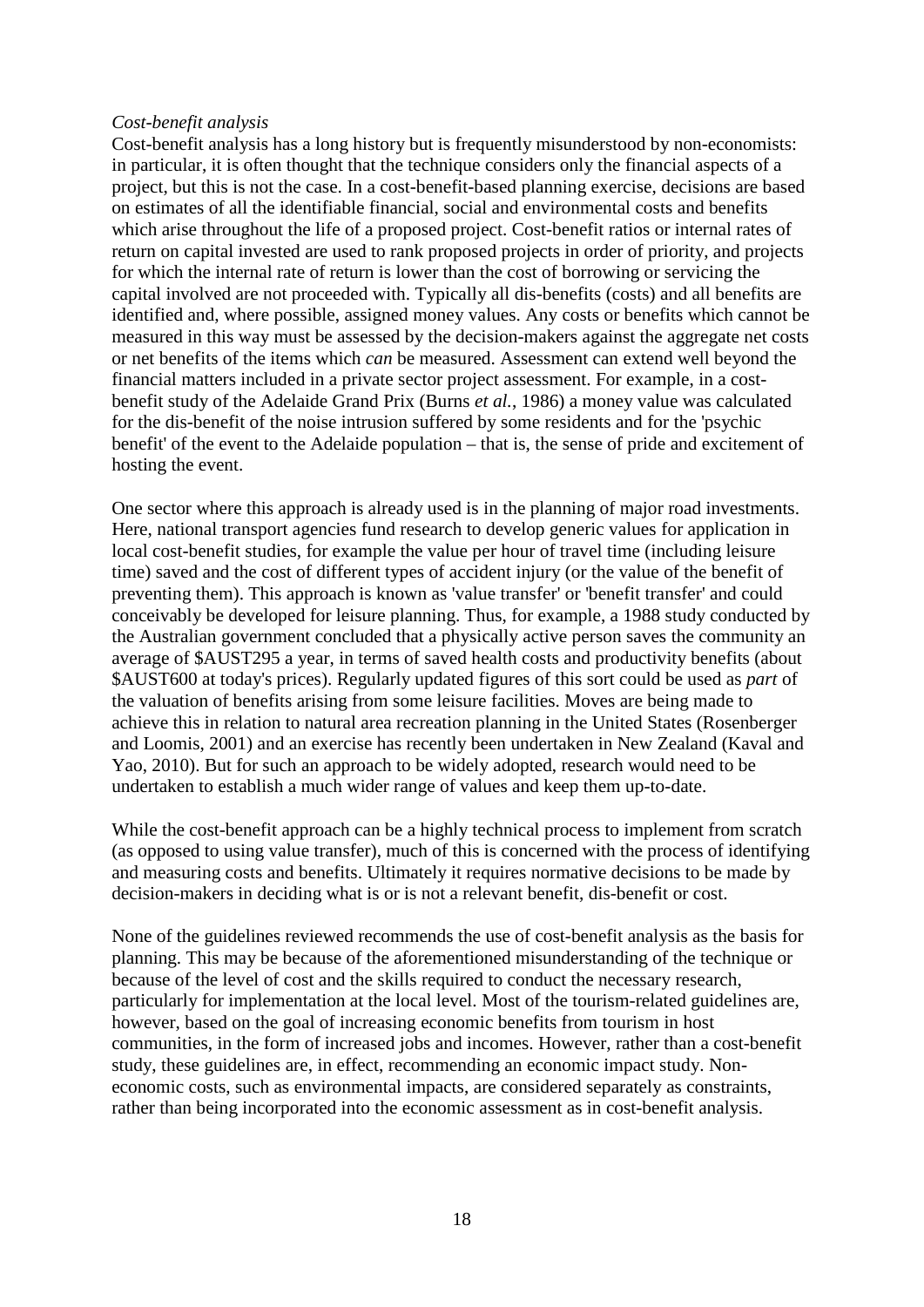In terms of Figure 1, benefits approaches are, by definition, the only approaches which include consideration of Outputs 4, net benefits.

## **Summary/conclusion**

The following key points can be drawn from the discussion of the eight planning approaches. *Fixed provision standards* specified by an external authority, of the 'one-size-fits-all' variety, have been widely discredited and beg the question of just how they are derived and what goals are intended to be achieved by the facilities/services prescribed. Seen as a collective term for facilities and services, provision of *opportunities* is a means to an end, rather than an end in itself and raises the question of the goals to be achieved by the means of facility/ service provision. *Managing (natural/heritage) resources* is necessarily involved in many leisure planning exercises, as a feature of the input of material resources. *Stakeholder consultation* is a required part of most planning exercises, and produces a number of types of information, one of which is aspirations regarding desired facilities/services and participation in activities. It seems inevitable, however, that it will be necessary to evaluate the resultant lists of proposals by some additional means such as demand, participation or benefits criteria. *Needs-based* planning guidelines are generally confused by a lack of definition of need, as either a normative concept ('needs') or a conative disposition ('wants'). Planning only for need in the normative sense is generally not possible because most public leisure facilities and services must inevitably cater to wants as well as needs. Wants and needs taken together are the focus of the demand, participation and benefits approaches. *Meeting demand* involves the use of simple or complex models, which can estimate likely demand levels under a variety of supply conditions, but setting the supply conditions is precisely what policymaking is required to do, so additional processes are required to determine this. Cost-benefit analysis can aid in this process, by introducing the concept of benefits. *Participation target-based*  planning has the advantage of considering the intended outcomes of the provision of facilities/services/opportunities, namely use/visits/participation, but stops short of considering benefits. *Benefits-based* planning has the advantage of explicitly considering benefits as the final outcome of the leisure planning and provision process. The non-economic 'Benefits Approach to Leisure' framework has a number of limitations and does not appear to be fully operational outside of public land management settings. The alternative benefit-based approach, cost-benefit analysis, while operationalised, would be prohibitively expensive to implement from scratch in routine local planning exercises, but a value transfer approach, based on nationally funded generic research would be feasible.

This analysis of some 80 sets of planning guidelines points to some sort of demand/ participation/benefits approach to overcome some of the difficulties encountered in a number of the other approaches reviewed. However, determining just how demand modelling, participation target-setting and benefits assessment might be brought together into a locally implementable leisure planning process is a challenge which has not yet been fully faced, at least in the context of this project.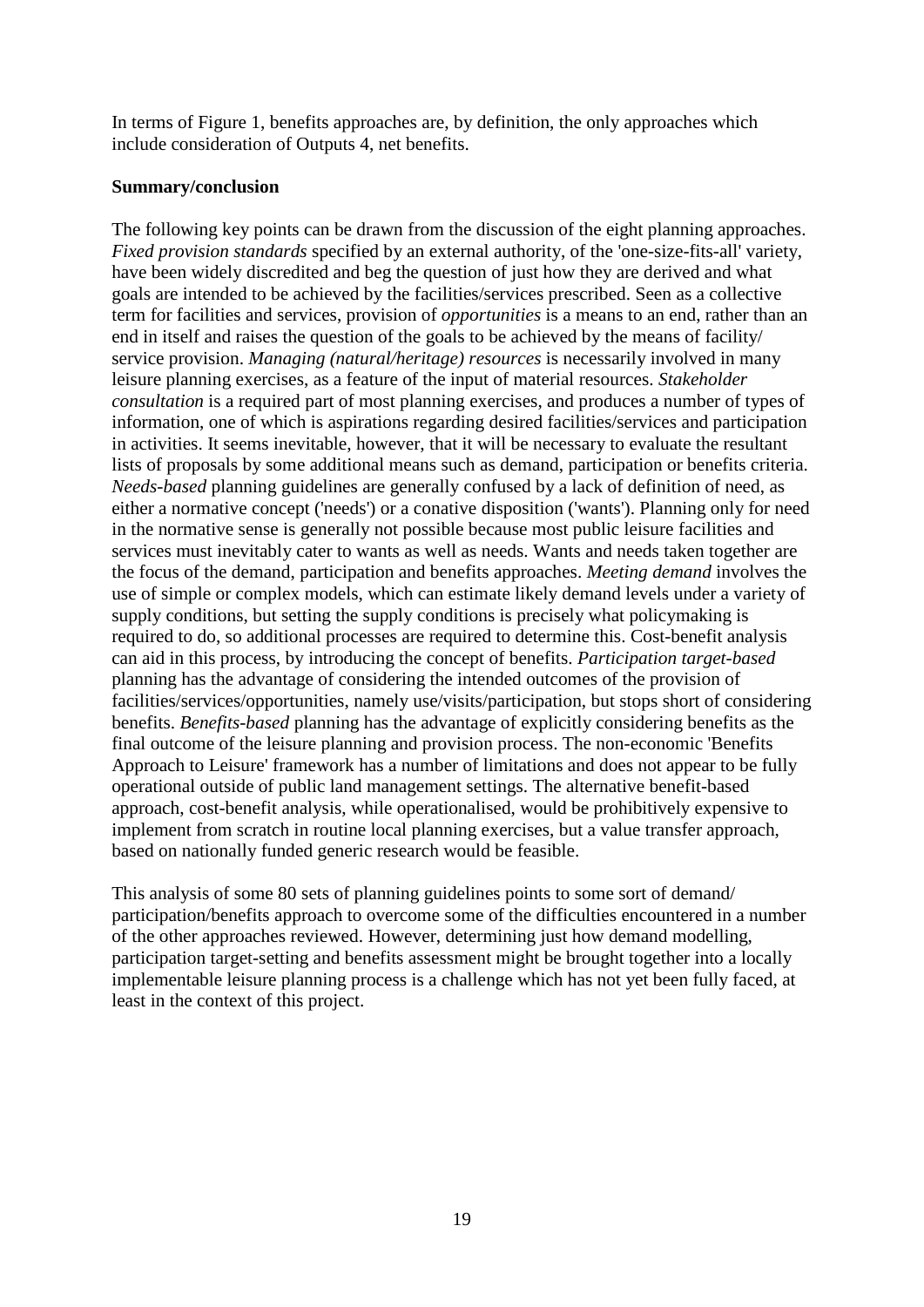#### **REFERENCES**

- 2010 Legacies Now/Creative Cities Network (2007). *Cultural planning toolkit*. Vancouver, BC: 2010 Legacies Now/Creative Cities Network, available at: www.creativecity.ca.
- Alexandris, K. (Ed.) (2008). Special issue: performance measurement and leisure management. *Managing Leisure*, 13, 3-4).
- American Planning Association (2006). *Planning and urban design standards*. New York: John Wiley.
- Australian Social and Recreation Research Pty Ltd (ASR) (2008). *Planning for community infrastructure in growth areas*. Wyndham, Vic: Wyndham City Council, available at: www.wyndham.vic.gov.au/aboutwyndham/planspolicieslocallaws/commdev/plan cominfr.
- Bannon, J. J. (1976). *Leisure resources: Its comprehensive planning*. Englewood Cliffs, NJ: Prentice Hall.
- Baud-Bovy, M., and Lawson, F. (1977). *Tourism and Recreation Development*. Oxford: Architectural Press.
- Baud-Bovy, M., & Lawson, F. (1998). *Tourism and recreation: Handbook of design and planning,* 2nd Ed. Oxford: Architectural Press.
- BC Recreation and Sport Branch (1980). *A guide to recreation planning in British Columbia*. Edmonton, British Columbia: Ministry of Provincial Secretary and Government Services.
- Berke, P. R., Godschalk, D. R., Kaiser, E. J., & Rodriguez, D. A. (2006). *Urban land use planning.* 5th Ed. Urbana/Chicago, IL: University of Illinois Press.
- Bernstein, J. S. (2007). *Arts marketing insights: The dynamics of building and retaining performing arts audiences*. San Francisco, CA: Jossey-Bass.
- Birmingham City Council (2007). *Birmingham LAA 2008/11: Working together for a better Birmingham*. Birmingham City Council, available at: www.bebirmingham.org.uk/ documents/LAA.pdf.
- Bradshaw, J. (1972). The concept of social need. *New Society*, *496*, March 30, 640-643.
- British Government (2001). *A sporting future for all*. London: Departments of Culture, Media and Sport, available at: www.culture.gov.uk/Reference\_library/Publications/ archive\_2000/sporting\_future\_for\_all.htm.
- Broadhurst, R. (2001). *Managing environments for leisure and recreation*. London: Routledge.
- Brown, J. (1985). *Towards the development of a Commonwealth policy on recreation*. Canberra: Department of Sport, Recreation and Tourism.
- Buechner, R. D. (Ed.) (1971). *National park, recreation and open space standards*. Washington, DC: National Park and Recreation Association.
- Burns, J. P. A., *et al.* (Eds) (1986). *The Adelaide Grand Prix: The impact of a special event*. Adelaide: Centre for South Australian Economics Studies.
- Burton, T. L. (1976). *Making man's environment: leisure*. Toronto: Van Nostrand Reinhold.
- Burton, T. L., Ellis, J. B., & Homenuck, H. P. M. (1977). *Guidelines for urban open space planning*. Report to the Ministry of State for Urban Affairs, Vanier City, Ont.: Canadian Parks/Recreation Association.
- Clark, R., & Stankey, G. (1979). *The Recreation Opportunity Spectrum: a framework for planning, management and research*. General Technical Report PNW-98, Seattle, WA: US Dept of Agriculture Forest Service.
- Clawson, M., & Knetsch, J. L. (1966). *Economics of outdoor recreation*. Johns Hopkins University Press, Baltimore.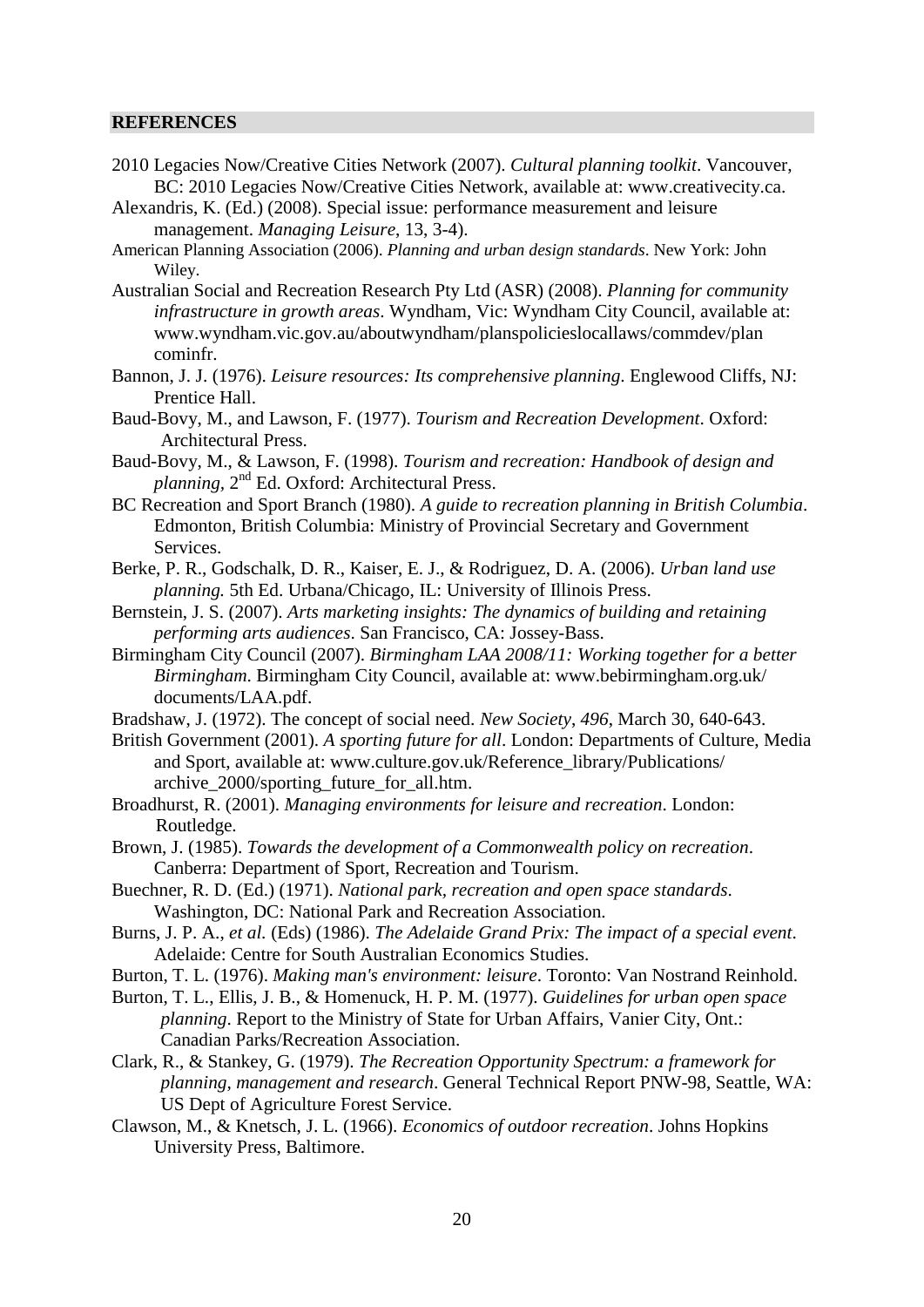- Daly, J. (1995). *Recreation and sport planning and design*. Adelaide: SA Office of Recreation and Sport.
- Daly, J. (2000). *Recreation and sport planning and design, 2nd edn*. Champaign, IL: Human Kinetics.
- Department of Culture, Media and Sport (1999). *Local cultural strategies: Draft guidance for local authorities in England*. London: DCMS.
- Department for Culture, Media and Sport (DCMS)/Strategy Unit (2002). *Game plan: A strategy for delivering the government's sport and physical activity objectives*. London: Strategy Unit, Cabinet Office.
- Department of Communities and Local Government (2010). Councils' data demand overload radically reduced. Media Release, 17 Dec., London: DCLG, available at: www. communities.gov.uk/news/newsroom/1802440.
- Department of the Environment (1975). *Sport and recreation*. Cmnd 6200, London: HMSO.
- Department of Environment, Housing and Community Development (1977). *Leisure planning guide for local government*. Canberra: AGPS.
- Department of the Arts, Sport, the Environment, Tourism and Territories (DASETT) (1988). *The economic impact of sport and recreation – Regular physical activity*. DASETT Technical Paper No. 2, AGPS, Canberra.
- Dredge, D., & Moore, S. (1992). A methodology for the integration of tourism in town planning. *Journal of Tourism Studies*, 3(1), 8-21.
- Dreeszen, C. (1998). *Community cultural planning: a guidebook for community leaders*. Washington, DC: Americans for the Arts.
- Driver, B. L. (Ed.) (2008). *Managing to optimize the beneficial outcomes of recreation*. State College, PA.: Venture.
- Driver, B. L., Brown, P. J., & Peterson, G. L. (Eds.) (1991). *Benefits of leisure*. State College, PA: Venture.
- Driver, B. L., & Bruns, D. (2008). Implementing OFM on public nature-based recreation and related amenity resources. In B. L. Driver (Ed.) *Managing to Optimize the Beneficial Outcomes of Recreation* (pp. 39-73). State College, PA.: Venture.
- Elphinstone, R., & Johnston, C. (1987). *Recreation facilities: needs, planning and management. Developments in local government 4*. Canberra: AGPS.
- Evans, G. (2001). *Cultural planning: An urban renaissance?* London: Routledge.
- Fields in Trust (2008). *Planning and design for outdoor sport and play*. London: Fields in Trust.
- Garrett, T., & Spedding, A. (1977). *Guidelines for community recreation planning*. Wellington: Ministry of Recreation.
- Godfrey, K., and Clarke, J. (2000). *The tourism development handbook*. London: Thomson.
- Gold, S. M. (1973). *Urban recreation planning*. Philadelphia: Lea and Febiger.
- Grogan, D., & Mercer, C. (1995). *The Cultural Planning Handbook: An Essential Australian Guide*. St Leonards, NSW: Allen and Unwin, in association with Arts Queensland and the Australia Council.
- Guppy, M. (ed.) (1997). *Better places richer communities: cultural planning and local development: a practical guide*. Sydney: Australia Council.
- Hall, C. M., & Page, S. J. (2006). *The geography of tourism and recreation,* 3rd Ed. London: Routledge.
- Hamilton-Smith, E. (1975). Issues in the measurement of 'community needs'. *Australian Journal of Social Issues*, *10*(1), 35-45.
- Hanley, N., Shaw, W. D., & Wright, R. E. (Eds.) (2003). *The new economics of outdoor recreation*. Cheltenham, UK: Edward Elgar.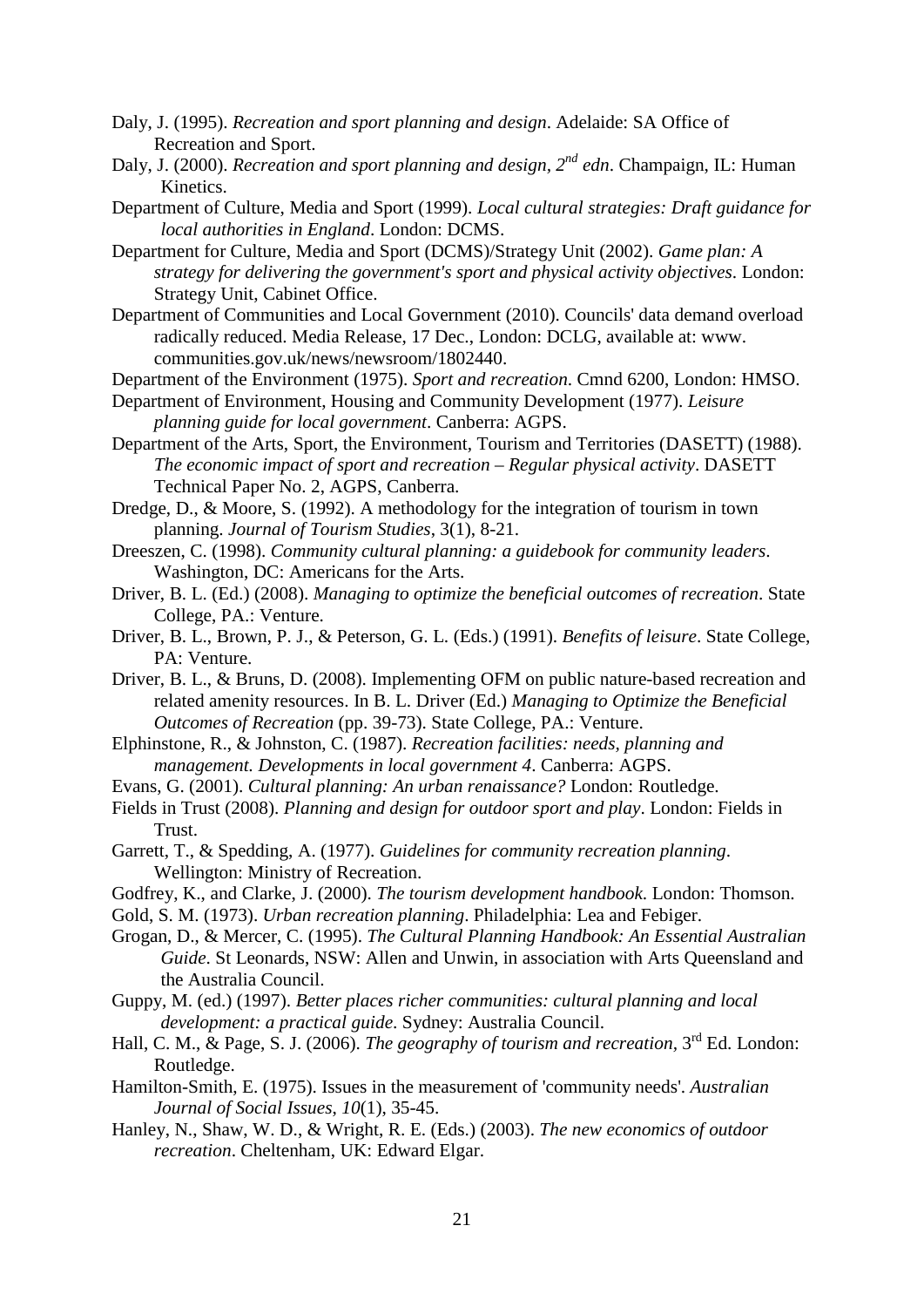- Harper, J. (2009). *Planning for recreation and parks facilities: Predesign process, principles, and strategies.* State College, PA: Venture.
- Heritage, Conservation and Recreation Service (1975). *The third nationwide outdoor recreation plan: Executive report*. US Govt Printing Office, Washington, DC.
- House of Lords Select Committee on Sport and Leisure (1973). *Second report*. London: HMSO.
- Inskeep, E. (1991). *Tourism planning: An integrated and sustainable development approach*. New York: Van Nostrand.
- Jackson, P. (1986). Adapting the R.O.S. technique to the urban setting. *Australian Parks and Recreation*, 22(3), 26-28.
- Kaval, P., and Yao, R. (2010). A New Zealand outdoor recreation benefit database for benefit transfer studies. *Annals of Leisure Research*, 13(4), 709-15.
- Kelly, J. R. (1983). *Leisure identities and interactions*. London: Allen and Unwin.
- Kelsey, C., and Gray, H. (1985). *Master plan process for parks and recreation*. Reston, VA: American Alliance for Health, Physical Education, Recreation and Dance.
- Kotler, P., Bowen, J. T., & Makens, J. C. (2006). *Marketing for hospitality and tourism:* 4th Ed. Upper Saddle River, NJ: Pearson Education.
- Lancaster, R. A. (1983). *Recreation, park and open space standards and guidelines*. Alexandria, VA: National Park and Recreation Association.
- Lord, B. E., & Elmendorf, W. F. (2008). Are recreation organizations representative of all participants? *Journal of Park and Recreation Administration*, *26*(1), 87-96.
- Lothian, A. (1977). A methodology for countryside recreation planning. In D. Mercer (Ed.) *Leisure and recreation in Australia*, Malvern, Vic.: Sorrett, pp. 141-51.
- Marriott, K. (1987). *Recreation planning: a manual for local government*, 2<sup>nd</sup> Ed. Adelaide: South Australian Department of Recreation and Sport.
- Marriott, K. (1980). Traditional approaches to urban recreation planning. In D. Mercer & E. Hamilton-Smith (Eds.), *Recreation planning and social change* (pp. 113-23). Malvern, Vic.: Sorrett,.
- Marriott, K. (2010). *Planning for the provision of leisure and recreation in Australia*. Hobart: Sport & Recreation Tasmania. Available at: www.development.tas.gov.au/ sportrec/publications and links/recreation planning manual.
- Maslow, A. (1987). *Motivation and personality,* 3rd Ed*.*. New York: Longman.
- Maw, R. and Cosgrove, D. (1972). *Assessment of demand for leisure: A Modelling approach*. Working Paper 2/72, London: Built Environment Research Group, Polytechnic of Central London.
- McLean, D. D., Bannon, J. J., & Gray, H. R. (1999). *Leisure resources: Its comprehensive planning*. Champaign, IL: Sagamore.
- Mercer, D. (1973). The concept of recreational need. *Journal of Leisure Research*, *5*(1), 37- 50.
- Mertes, J. D., & Hall, J. R. (1996). *Park, recreation, open space and greenway guidelines*. Ashburn, VA: National Recreation and Park Association.
- Mill, R. C., and Morrison, A. M. (1985). *The tourism system.* Englewood Cliffs, NJ: Prentice Hall.
- Mill, R. C., and Morrison, A. M. (1998). *The tourism system, 3rd Edn*. Dubuque, Iowa: Kendall/Hunt.
- Mill, R. C., & Morrison, A. M. (2006). *The tourism system,* 5th Ed. Dubuque, Iowa: Kendall/Hunt.
- Moore, R. L., & Driver, B. L. (2005). *Introduction to outdoor recreation*. State College, PA: Venture.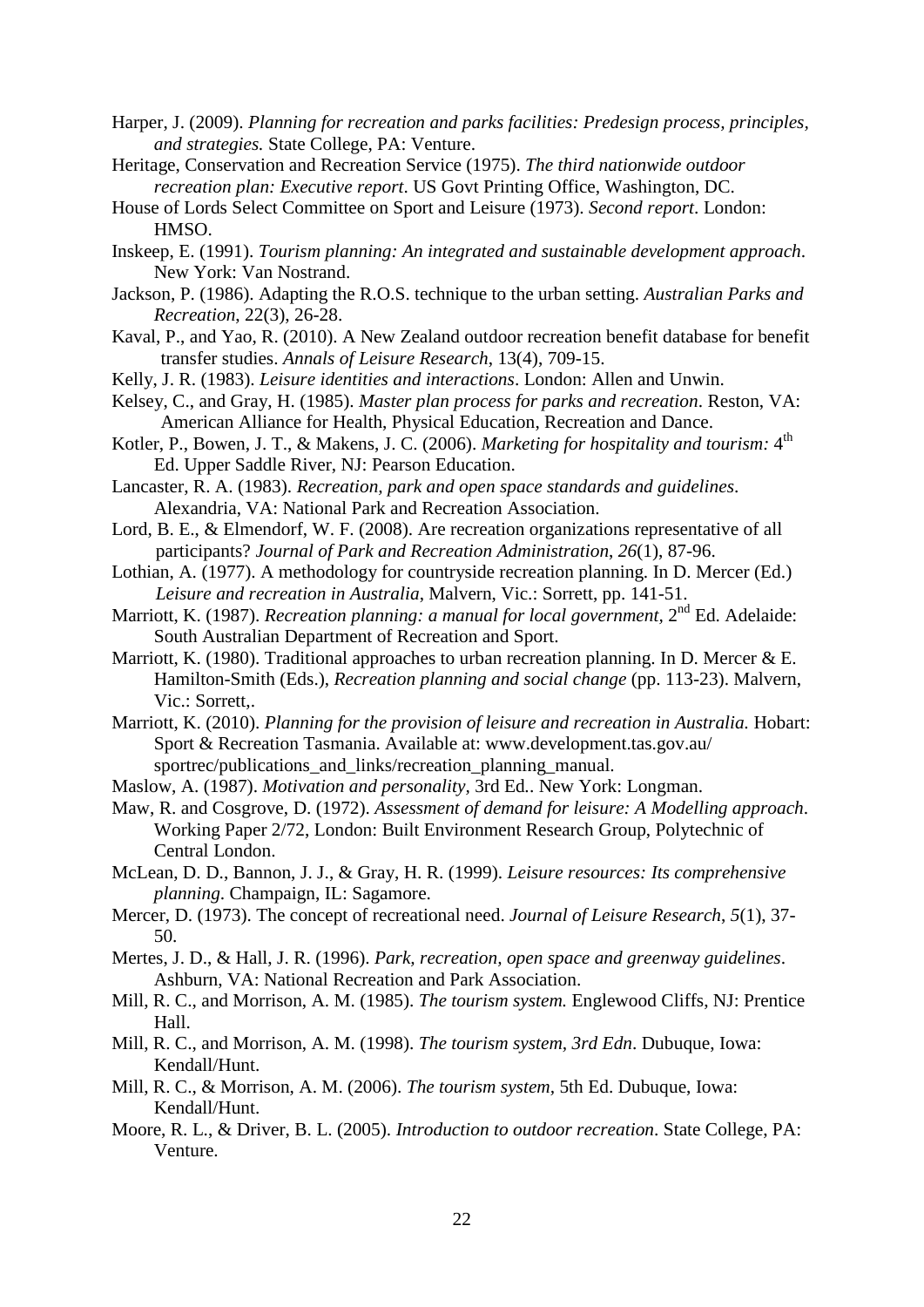- Murphy, J. F., Niepoth, E. W., Jamieson, L. M., & Williams, J. G. (1991). *Leisure systems: Critical concepts and applications*. Champaign, IL: Sagamore.
- Murray, R. D., and Twardzick, L. F. (1970). *Planning community-wide recreation*. Extension Bulletin e-684, Recreation and Tourism Series. Lansing, MI: Cooperative Extension Service, Michigan State University.
- National Capital Development Commission (NCDC) (1976). *National capital open space system*. Canberra, ACT: NCDC.
- National Park Service (1965). *Land and water conservation fund State assistance program, Federal Financial Assistance Manual, 69.* Washington, DC: National Park Service, available at: www.nature.nps.gov.www.nps.gov/ncrc/programs/ lwcf/ plan\_prjts.html.
- National Playing Fields Association (NPFA) (1971). *Outdoor playspace requirements*. London: NPFA.
- National Playing Fields Association (NPFA) (2001). *The six acre standard: minimum standards for outdoor playing space*. London: NPFA.
- New South Wales (NSW). Department of Arts, Sport and Recreation (2007) *Corporate plan: 2007-11.* Sydney: DASR.
- Nichols, G. (2007). *Sport and crime prevention*. London: Routledge.
- NSW Department of Environment and Planning (NSWDEP) (1984). *Guidelines for preparing an open space plan*. Sydney: Department of Environment and Planning.
- NSW Department of Planning (1992). *Outdoor recreation and open place: planning guidelines for local councils*. Sydney: Department of Planning.
- NSW Dept of Sport & Recreation (1978). *Planning standards for selected sports facilities*. Sydney: NSW Dept of Sport & Recreation, South Coast Region.
- NSW Ministry for the Arts/Dept of Local Government (NSWA/DLG) (2004). *Cultural planning guidelines*. Sydney: Ministry for the Arts/Department of Local Government. Available online: search at: www.dlg. nsw.gov.au/dlg/dlghome/dlg\_index.asp
- NZ Ministry of Tourism (2004). *Tourism planning toolkit for local government*. Wellington: Ministry of Tourism, available at: www.tourism.govt.nz/Our-Work/Local-Government- /Tourism-Planning-Toolkit/.
- Office of the Deputy Prime Minister (1991) *Planning policy guidance 17: planning for open space, sport and recreation*. London: ODPM.
- Office of the Deputy Prime Minister (2002). *Planning policy guidance 17: planning for open space, sport and recreation, 2nd Edn*. London: ODPM.
- Ontario Ministry of Culture and recreation (1976). *Guidelines for developing public recreation facility standards*. Toronto: Ministry of Culture and Recreation.
- Ontario Ministry of Culture and Recreation (1979). *Culture and recreation master planning*. Toronto, Ontario: Ministry of Culture and Recreation.
- Packard, V. (1957). *The hidden persuaders*. London: Longman.
- Paddick, R. J. (1982). The concept of need in planning for recreation. In M. L. Howell & J. R. Brehaut (Eds), *Proceedings of the VII Commonwealth and International Conference on Sport, Physical Education, Recreation and Dance: Vol. 4 (Recreation) (pp. 39-47)*. Brisbane: Univ. of Queensland.
- Page, S. J., & Connell, J. (2010). *Leisure: An introduction*. Harlow, Essex: Financial Times Prentice Hall
- Palermo, F. (2001). *Tourism and community development: An approach*. Halifax, NS: Cities and Environment Unit, Dalhousie University.
- Pigram, J., & Jenkins, J. (2006). *Outdoor recreation management*, 2<sup>nd</sup> Ed. London: Routledge.
- Ravenscroft, N. (1993). Public leisure provision and the good citizen. *Leisure Studies*, *12*(1),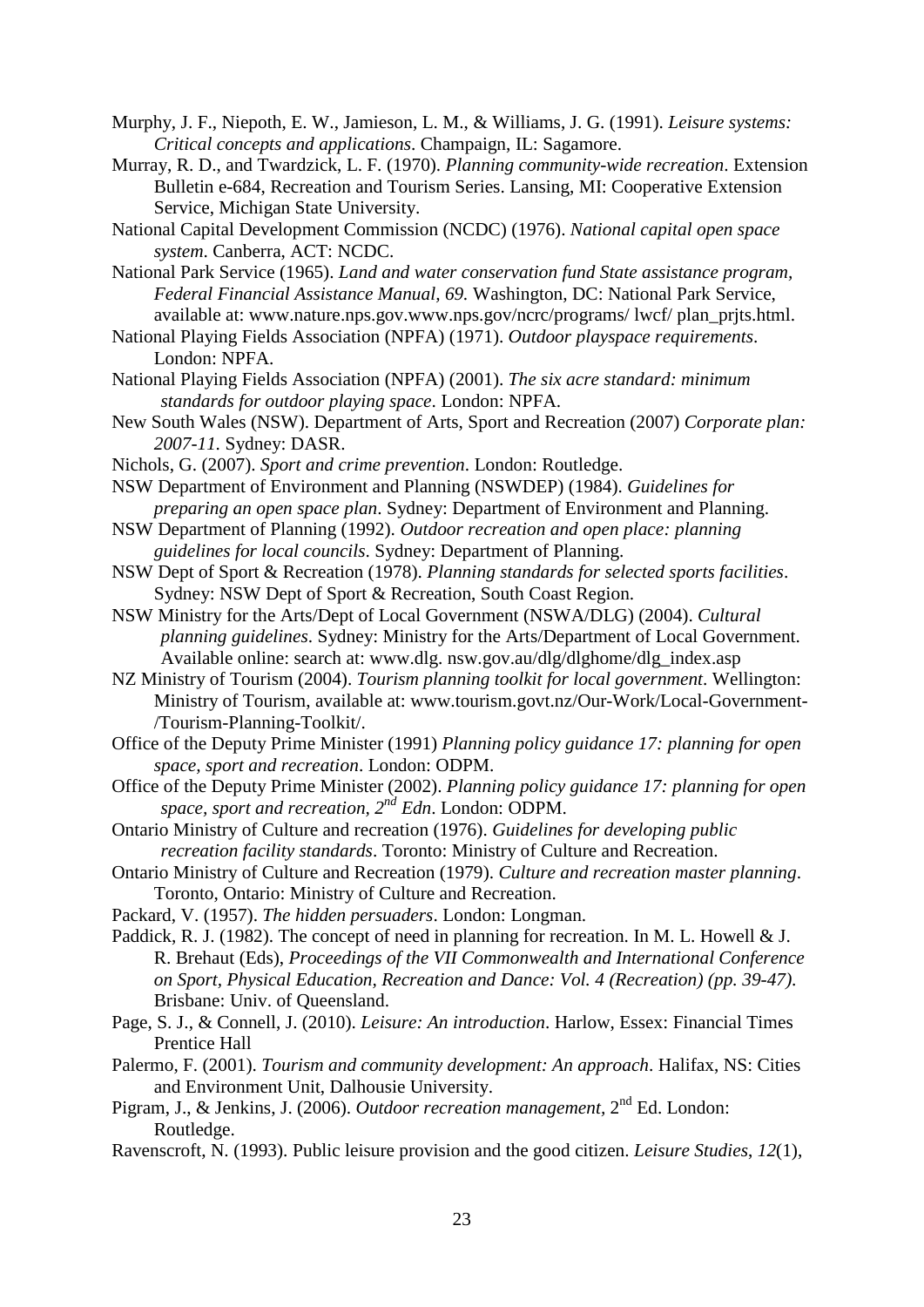33-45.

- Rosenberger, R. S., & Loomis, J. B. (2001). *Benefit transfer of outdoor recreation use values*. Gen. Tech. Rep. RMRS-GTR-72, Fort Collins, CO: US Dept of Agriculture, Forest Service, Rocky Mountain Research Station, available at: www.fs.fed.us/rm/ pubs/rmrs\_gtr72.pdf.
- Schwarz, L. L.(Ed.)/Conservation Fund (1993). *Greenways: a guide to planning, design, and development*. Washington, DC: Island Press.
- Scottish Sports Council (1996). *Facilities planning model*. Edinburgh: Scottish Sports Council, available at: www.sportscotland.org.uk.
- Shivers, J. S., and Hjelte, G. (1971). *Planning recreational places*. Cranbury, NJ: Fairleigh Dickinson University Press.
- Sport and Recreation Queensland (2003). *Open space for sport & recreation: Planning principles and implementation notes*. Brisbane: Sport and Recreation Queensland.
- Sport and Recreation Victoria (1990). *Community recreation: Municipal recreation planning guide*. Melbourne: Sport and Recreation Victoria.
- Sport England (2008). Sport England strategy, 2008-2001. London: Sport England, available at: www.sportengland.org/about\_us/what\_we\_do.aspx.
- Sport England and Central Council of Physical Recreation (2005). *Towards a level playing field: A guide to the production of playing pitch strategies.* London: Sport England/ CCPR.
- Sports Council (1968). *Planning for sport: Report of a working party on scales of provision*. London: Central Council of Physical Recreation.
- Sports Council, National Playing Fields Association and Central Council of Physical Recreation (1991). *Playing pitch strategy*. London: Sports Council.
- Stankey, G., McCool, S., Clark, R. N., & Brown, P. J. (1999). Institutional and organizational challenges to managing natural resources for recreation: a social learning model. In E. L. Jackson and T. L. Burton (Eds.), *Leisure studies: Prospects for the Twenty-First Century* (pp. 435-450). State College, PA: Venture.
- Steiner, F. (1991). Landscape planning: a method applied to a growth management example. *Environmental Management*, 15(4), 519-29.
- Taylor, P. W. (1959). 'Need' statements. *Analysis*, *19*, 106-11.
- Taylor, P. (Ed.) (2011). *Torkildsen's sport and leisure management*,  $6<sup>th</sup>$  Ed. London: Routledge.
- Torkildsen, G. (1983) *Leisure and recreation management*. London: E&FN Spon.
- Torkildsen, G. (1999). *Leisure and recreation management, 4th edn.* London: E & F. N. Spon.
- Torkildsen, G. (2005). *Leisure and recreation management*, 5<sup>th</sup> Ed. London: Routledge.
- Travel and Tourism Administration (TTA)/University of Missouri, Dept of Recreation and Park Administration (1978). *Tourism USA: guidelines for tourism development*. Washington, DC : US Department of Commerce, Economic Development Administration: United States Travel and Tourism Administration.
- Travel and Tourism Administration (TTA)/University of Missouri, Dept of Recreation and Park Administration (1991) *Tourism USA: Guidelines for Tourism Development, 3rd Edn*. Washington, DC : US Department of Commerce, Economic Development Administration: United States Travel and Tourism Administration.
- Tucker, T. W., & Allen, L. R. (2008). Implementing OFM in municipal parks and recreation departments. In B. L. Driver (Ed.), *Managing to optimize the beneficial outcomes of recreation* (pp. 75-94). State College, PA: Venture.
- Urban Research and Development Corporation (1980). *Handbook for recreation planning and action: A UPARR action program development guide*. Washington, DC: Heritage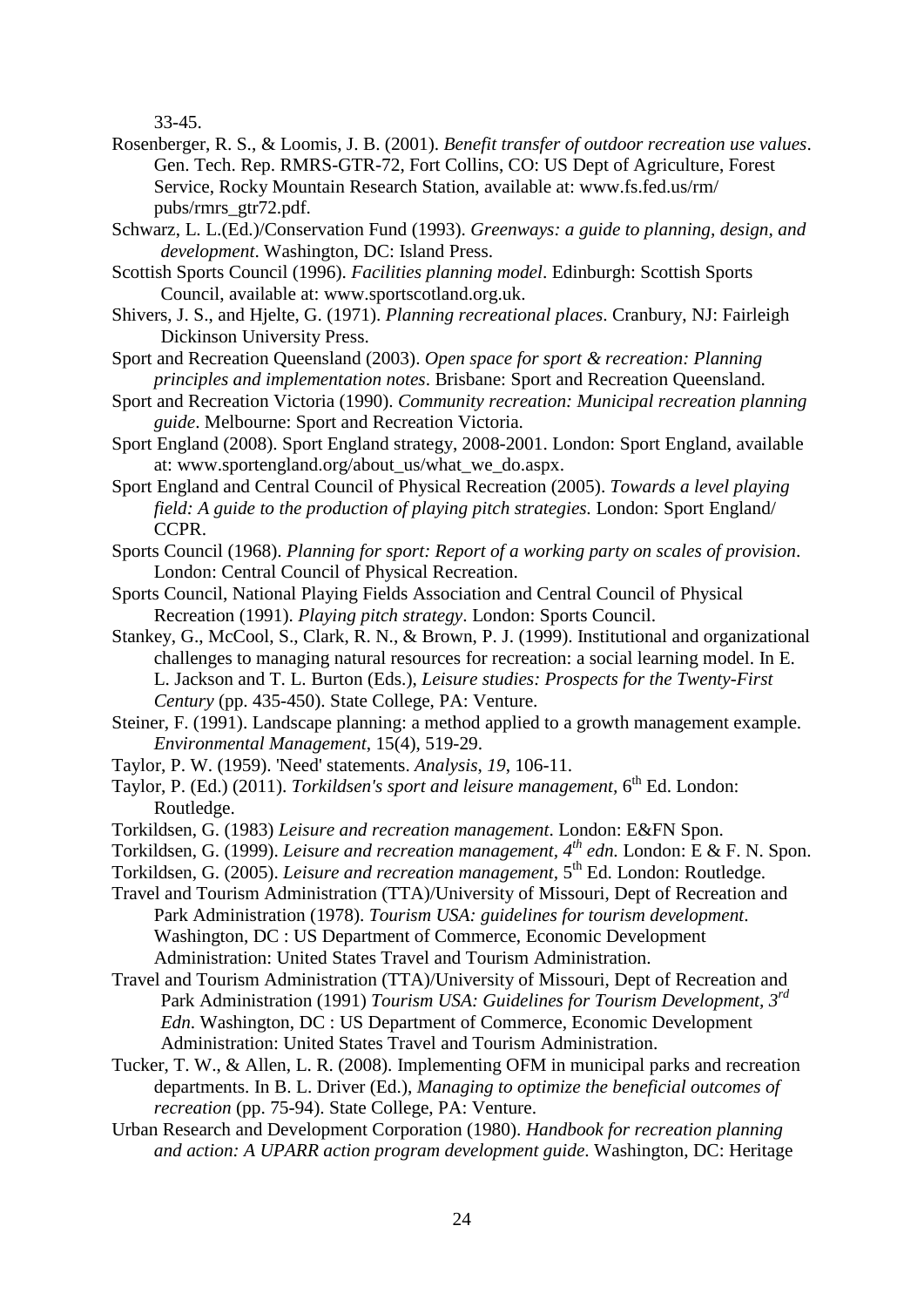Conservation and Recreation Service.

- Vassiliou, G., Manidis Roberts Consultants, Hepper Marriott and Associates, Simon, O., and Van Gulik, S. (1994). *Getting it right: a guide to planning and developing sport and recreation facilities.* Brisbane: Dept. of Tourism, Sport and Racing and the Hillary Commission (NZ).
- Veal, A. J. (2011a). *Guidelines for the planning of leisure, sport, tourism and the arts: A review: U-Plan Project Paper 2*. On-line publication available at: www.leisuresource. net/service2.aspx
- Veal, A. J. (2011b). *Leisure and the concept of need: U-Plan Project Paper 4*. Available at: www.leisuresource.net/service2.aspx.
- Veal, A. J. (2010). *Leisure, sport and tourism, politics, policy and planning*. Wallingford, UK: CABI.
- Veal, A. J. (2006). Economics. In C. Rojek, S .Shaw & A. J. Veal (Eds.), *Handbook of leisure studies* (pp. 140-161). London: Palgrave.
- Veal, A. J. (2002). *Leisure and tourism policy and planning,* 2nd Ed. Wallingford, UK: CABI Publishing.
- Veal, A. J. (1994) *Leisure policy and planning*. Harlow, Essex: Longman.
- Veal, A. J. (1984). Planning for leisure: Alternative approaches. *World Leisure and Recreation*, 26(5), 17-24.
- Veal, A. J. (1982). *Planning for leisure: Alternative approaches*. London: Polytechnic of North London.
- WA Department of Sport and Recreation (1997). *How to…undertake a needs assessment for a sport and recreation facility: A guide for sport and recreation facility planners*. Perth: Western Australia Dept of Sport and Recreation.
- WA Department of Sport and Recreation (2007). *Decision-making guide: Sport and recreation facilities*. Perth: Western Australia Department of Sport and Recreation .
- Wilkinson, P. F. (1985). The golden fleece: The search for standards. *Leisure Studies*, *4*(2): 189-204.
- World Tourism Organization (1993). *National and Regional Tourism Planning*. London: Routledge.
- World Tourism Organization (1998). *Guide for Local Authorities on Developing Sustainable Tourism*. Madrid: World Tourism Organization.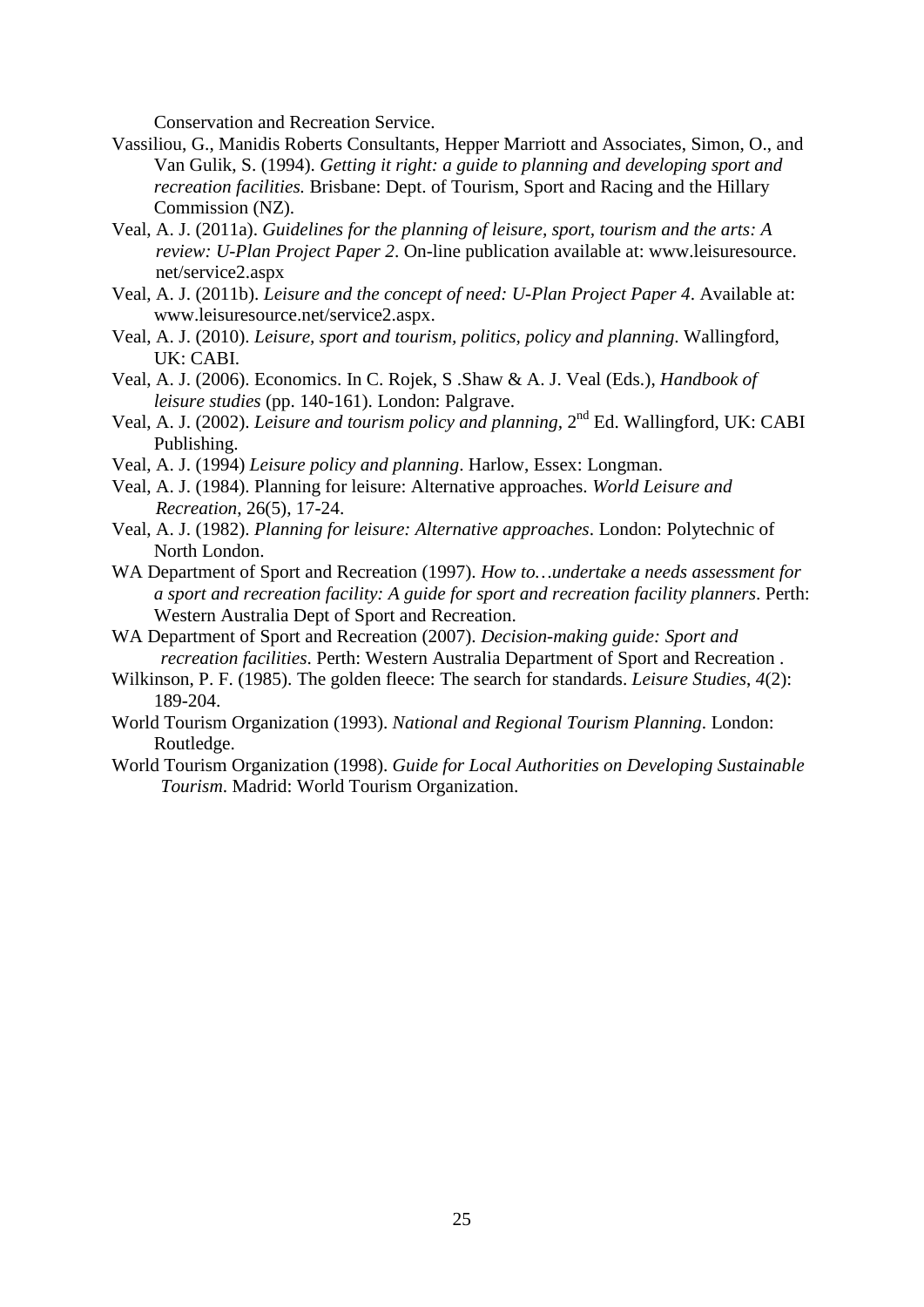# **Table 1. Summary of guidelines**

| #              | <b>Date</b> | <b>Authors</b>                 | <b>Country</b> | Pub. type       | Edn            | <b>Source</b> | <b>Focus</b>      | <b>Primary method</b> | <b>Second method</b> |
|----------------|-------------|--------------------------------|----------------|-----------------|----------------|---------------|-------------------|-----------------------|----------------------|
| $\mathbf{1}$   | 1965        | Land & Water Cons. Fund        | <b>USA</b>     | Report          | E1             | Gov           | <b>OR</b>         | Demand - gross        | Stakeholder cons.    |
| $\sqrt{2}$     | 1968        | <b>Sports Council</b>          | UK             | Report          | E1             | Gov           | S                 | Demand - gross        |                      |
| 3              | 1970        | Murray& Twardzick              | <b>USA</b>     | Report          | E1             | Ac            | R                 | Standards             |                      |
| $\overline{4}$ | 1971        | Shivers and Hjelte             | <b>USA</b>     | Textbook        | E1             | Ac            | P & R             | Standards             |                      |
| $\overline{5}$ | 1971        | Buechner/NRPA                  | <b>USA</b>     | Report          | E1             | Prof/Ac       | <b>OS &amp; R</b> | Standards             | Demand - gross       |
| $6\phantom{a}$ | 1971        | National Playing Fields Assoc. | UK             | Report          | E1 of 3        | Ind           | PlaySp            | Standards             |                      |
| $\overline{7}$ | 1972        | Maw and Cosgrove               | UK             | <b>WP</b>       | E1             | Ac            |                   | Demand - gross        |                      |
| 8              | 1974        | <b>Burton</b>                  | Can            | <b>Book</b>     | E1             | Ac            |                   | Need                  | Participation        |
| 9              | 1976        | Bannon                         | <b>USA</b>     | Textbook        | E1 of 2        | Ac            | L                 | Need                  |                      |
| 10             | 1976        | Ontario Min.of Culture & Rec.  | Can            | Report          | E1             | Gov           | R                 | Standards             |                      |
| 11             | 1977        | Baud-Bovy & Lawson PASOLP      | Int            | <b>Book</b>     | E1 of 3        | Ac            | T                 | Benefits - econ.      | Demand - gross       |
| 12             | 1977        | Burton/Ellis/Homenuck          | Can            | Report          | E <sub>1</sub> | Ac            | <b>OS</b>         | Demand - organic      |                      |
| 13             | 1977        | Dept of Env., Housing etc      | Aust           | Report          | E1             | Gov           |                   | Stakeholder cons.     | Need                 |
| 14             | 1977        | Garrett & Spedding             | <b>NZ</b>      | Report          | E1             | Gov           | ${\sf R}$         | Demand - organic      | Stakeholder cons.    |
| 15             | 1977        | Lothian                        | Aust.          | Chapter         | E1             | Gov           | <b>CR</b>         | Demand - organic      |                      |
| 16             | 1976        | National Capital Dev. Comm.    | Aust.          | Report          | E1             | Gov           | <b>OS</b>         | <b>Standards</b>      |                      |
| 17             | 1978        | NSW Dept of Sport & Rec.       | Aust           | Report          | E1             | Gov           | S                 | Demand - organic      | Local standards      |
| 18             | 1978        | TTA, USA                       | <b>USA</b>     | Report          | E1 of 3        | Ind           | $\mathsf{T}$      | Benefits - econ.      | Demand - gross       |
| 19             | 1979        | Ontario Min.of Culture & Rec.  | Can            | Report          | E1             | Gov           | R                 | Demand - gross        | Opportunity          |
| 20             | 1979        | Clark & Stankey (ROS)          | <b>USA</b>     | Report          | E1             | Gov           | <b>OS</b>         | Resource-based        |                      |
| 21             | 1980        | BC Recreation & Sport Branch   | Can.           | Report          | E1             | Gov           | R&S               | Demand - gross        | Opportunity          |
| 22             | 1980        | Gold                           | <b>USA</b>     | <b>Book</b>     | E1             | Ac            |                   | Stakeholder cons.     |                      |
| 23             | 1980        | Urban Res./Dev. Corp.          | <b>USA</b>     | Report          | E1             | Gov           | $\mathsf{R}$      | Need                  | Stakeholder cons.    |
| 24             | 1982        | Veal                           | UK             | <b>WP</b>       | E1 of 4        | Ac            |                   | Various**             |                      |
| 25             | 1983        | Kelly+C31                      | <b>USA</b>     | <b>Book</b>     | E1             | Ac            |                   | Need                  |                      |
| 26             | 1983        | Lancaster/NRPA                 | <b>USA</b>     | Report          | E1             | Prof/Ac       | <b>OS</b>         | Standards             |                      |
| 27             | 1983        | Torkildsen                     | UK             | <b>Textbook</b> | E1 of 6        | Ac            |                   | Various**             |                      |
| 28             | 1984        | NSW Dept Env. Planning         | Aust           | Report          | E1             | Gov           | <b>OS</b>         | Need                  |                      |
| 29             | 1985        | Kelsey & Gray                  | <b>USA</b>     | Report          | E1             | Prof/Ac       | R                 | Demand - gross        | Standards            |
| 30             | 1985        | Mill & Morrison                | <b>USA</b>     | Textbook        | E1 of 5        | Ac            | $\overline{T}$    | Benefits - econ.      | Demand - gross       |
| 31             | 1984        | NSW Dept Env./Planning         | Aust           | Report          | E1             | Gov           | <b>OS</b>         | Need                  |                      |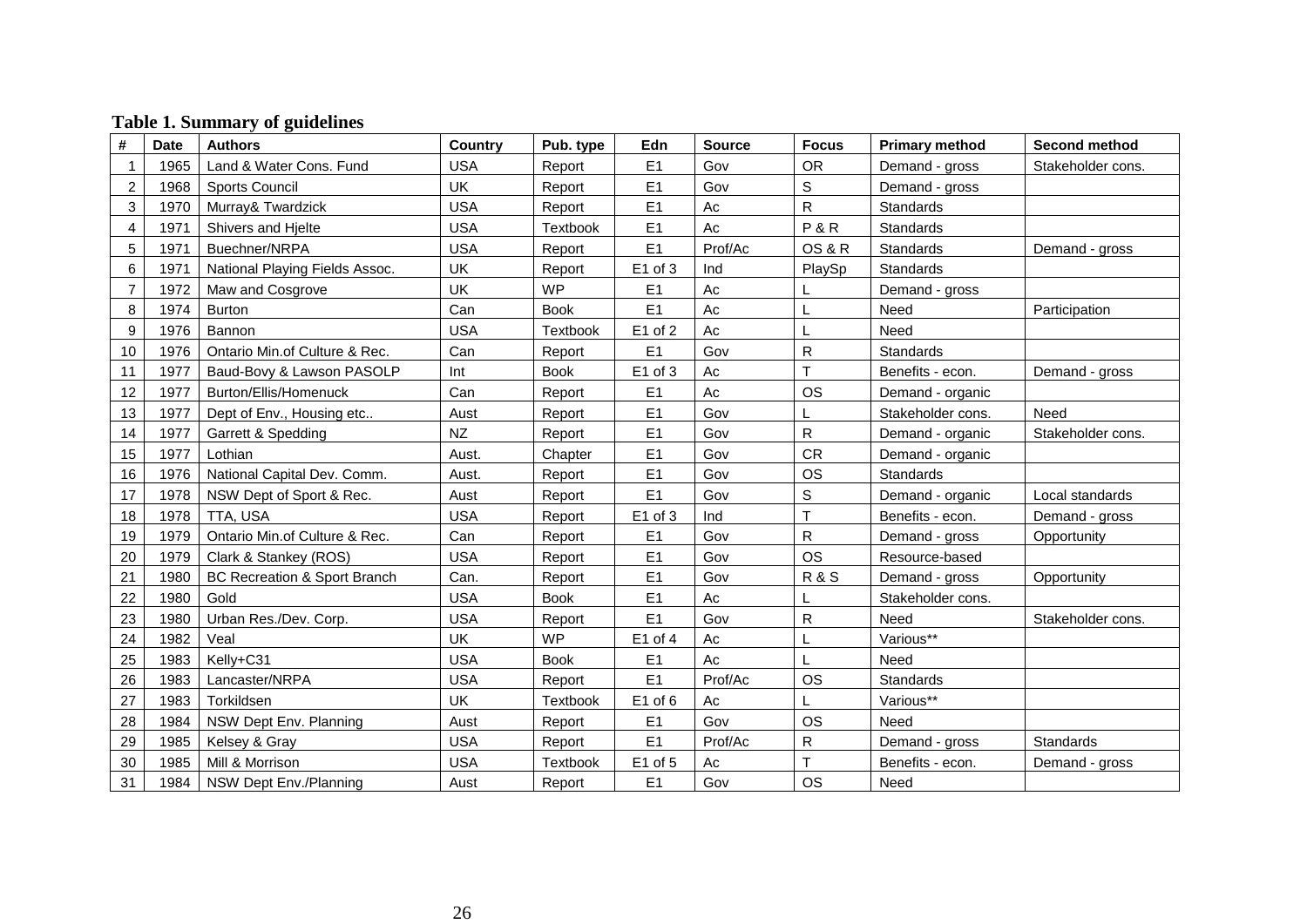| 32 | 1987 | Elphinstone & Johnston          | Aust.       | Report      | E1                  | Gov/Cnslt | R              | Need              | Standards         |
|----|------|---------------------------------|-------------|-------------|---------------------|-----------|----------------|-------------------|-------------------|
| 33 | 1987 | Marriott/SA                     | Aust        | Report      | E1                  | Gov/Cnslt |                | Stakeholder cons. | Opportunity       |
| 34 | 1990 | Sport & Recreation Vic.         | Aust        | Report      | E1                  | Gov       | R              | Stakeholder cons. | Need              |
| 35 | 1991 | Driver et al.                   | <b>USA</b>  | Report      | E1                  | Ac        | L              | Benefits - psych  |                   |
| 36 | 1991 | Inskeep                         | <b>USA</b>  | <b>Book</b> | E1                  | Ind/Ac    | T              | Benefits - econ.  | Demand            |
| 37 | 1991 | Office of the Deputy PM         | UK          | Report      | E1 of 2             | Gov       |                | Need              |                   |
| 38 | 1991 | TTA, USA                        | <b>USA</b>  | Report      | E <sub>3</sub> of 3 | Gov/Ac    | T              | Benefits - econ.  |                   |
| 39 | 1991 | Sports Council/NPFA/CCPR        | UK          | Report      | E1 of 2             | Gov/Vol.  | S              | Demand - gross    |                   |
| 40 | 1991 | Steiner                         | <b>USA</b>  | Article     | E1                  | Ac        | <b>OS</b>      | Resource-based    | Stakeholder cons. |
| 41 | 1992 | <b>NSW DoP/Manidis Roberts</b>  | Aust        | Report      | E1                  | Gov/Cnslt | <b>OS</b>      | Stakeholder cons. |                   |
| 42 | 1992 | Dredge & Moore                  | Aust        | Article     | E1                  | Ac        | T.             | Demand - gross    |                   |
| 43 | 1993 | Schwarz/Conservation Fund       | <b>USA</b>  | Report      | E1                  | Vol/Cnslt | <b>OS</b>      | Resource-based    |                   |
| 44 | 1993 | <b>Hillary Commission</b>       | <b>NZ</b>   | Report      | E1                  | Gov/Cnslt | R              | Stakeholder cons. |                   |
| 45 | 1993 | WTO/McIntyre                    | Int         | Report      | E1 of 2             | Ind/Ac    | T              | Benefits - econ.  |                   |
| 46 | 1994 | Veal                            | UK/Aust     | Textbook    | E1 of 4             | Ac        |                | Various**         |                   |
| 47 | 1995 | Daly                            | Aust        | Report      | E1 of 2             | Ac        | <b>R&amp;S</b> | <b>Benefits</b>   |                   |
| 48 | 1995 | Grogan & Mercer/Aust. Council   | Aust        | Book        | E1                  | Gov/Ac    | C              | Stakeholder cons. |                   |
| 49 | 1996 | Mertes & Hall/NRPA              | <b>USA</b>  | Report      | E1                  | Prof/Ac   | P&R            | Demand - organic  |                   |
| 50 | 1996 | Scottish Sports Council         | <b>UK</b>   | Report      | E1                  | Gov       | S              | Demand - gross    |                   |
| 51 | 1997 | Guppy/Australia Council         | Aust        | Report      | E1                  | Gov/Cnslt | C              | Need              |                   |
| 52 | 1997 | WA Dept of Sport & Rec          | Aust        | Report      | E1                  | Gov       | S              | Need              |                   |
| 53 | 1998 | Baud-Bovy PASOLP                | Int         | Report      | E3 of 3             | Ac        | $\overline{T}$ | Demand - gross    |                   |
| 54 | 1998 | Dreeszen/Americans for the Arts | <b>USA</b>  | Report      | E1                  | Ind/Ac    | C              | Stakeholder cons. |                   |
| 55 | 1998 | WTO/Inskeep                     | Int         | <b>Book</b> | E2 of 2             | Ind/Ac    | T              | Benefits - econ.  | Demand            |
| 56 | 1998 | Mill & Morrison                 | <b>USA</b>  | Textbook    | E <sub>3</sub> of 5 | Ac        | T              | Benefits - econ.  | Demand - gross    |
| 57 | 1999 | Bannon et al.                   | <b>USA</b>  | Textbook    | E <sub>2</sub> of 2 | Ac        |                | Need              |                   |
| 58 | 1999 | Dept Culture/Media/Sport        | UK          | Report      | E1                  | Gov       |                | Stakeholder cons. | Need              |
| 59 | 1999 | Torkildsen                      | UK          | Textbook    | E4 of 6             | Ac        |                | Various**         |                   |
| 60 | 2000 | Daly                            | Aust        | <b>Book</b> | $E2$ of 2           | Ac        | <b>R&amp;S</b> | <b>Benefits</b>   |                   |
| 61 | 2000 | Godfrey & Clarke                | <b>UK</b>   | <b>Book</b> | E1                  | Ac        | T              | Benefits - econ.  |                   |
| 62 | 2001 | Evans                           | <b>UK</b>   | <b>Book</b> | E1                  | Ac        | $\mathsf{C}$   | Stakeholder cons. |                   |
| 63 | 2001 | National Playing Fields Assoc.  | UK          | Report      | E2 of 3             | Ind       | PlaySp         | Standards         |                   |
| 64 | 2001 | Palermo                         | Brazil/Can. | Report      | E1                  | Ac        | T              | Resource-based    | Demand            |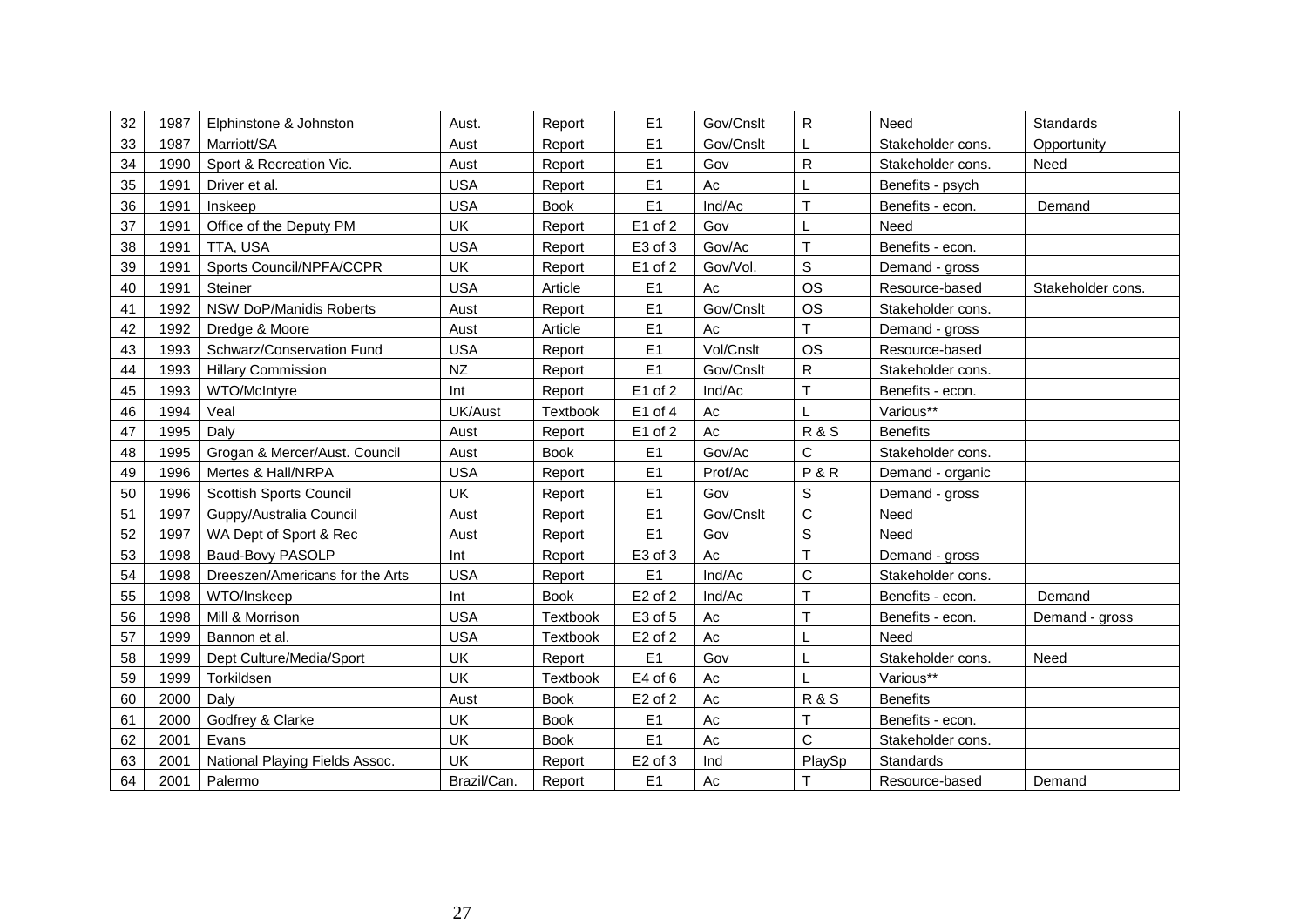| 65 | 2002 | Office of the Deputy PM         | UK         | Report      | $E2$ of 2           | Gov       |                   | Need              |                |
|----|------|---------------------------------|------------|-------------|---------------------|-----------|-------------------|-------------------|----------------|
| 66 | 2002 | Veal                            | UK/Aust    | Textbook    | $E3$ of 4           | Ac        |                   | Various**         |                |
| 67 | 2003 | Sport & Recreation Qld          | Aust.      | Report      | E <sub>1</sub>      | Gov       | <b>OS</b>         | <b>Standards</b>  |                |
| 68 | 2003 | NSW Arts & Dept. Local Gov      | Aust       | Report      | E1                  | Gov       | C                 | Stakeholder cons. |                |
| 69 | 2004 | NZ Ministry of Tourism          | NZ         | Report      | E1                  | Gov/Ac    |                   | Benefits - econ.  |                |
| 70 | 2005 | Sport England/CCPR              | <b>UK</b>  | Report      | E <sub>1</sub>      | Gov/Ind   | S                 | Demand - gross    |                |
| 71 | 2006 | American Planning Assoc.        | <b>USA</b> | Report      | E1                  | Prof      | <b>OS</b>         | Demand - organic  |                |
| 72 | 2006 | Berke et al.                    | <b>USA</b> | Textbook    | E <sub>5</sub>      | Ac        | <b>R &amp; OS</b> | <b>Standards</b>  |                |
| 73 | 2006 | Mill & Morrison                 | <b>USA</b> | Textbook    | $E5$ of $5$         | Ac        |                   | Benefits - econ.  | Demand - gross |
| 74 | 2007 | 2010 Legacies Now etc.          | <b>USA</b> | Report      | E <sub>1</sub>      | Ind       | C                 | Stakeholder cons. |                |
| 75 | 2007 | WA Dept of Sport & Rec          | Aust.      | Report      | E1                  | Gov       | S&R               | Demand - organic  | Various        |
| 76 | 2008 | Aust. Social & Rec. Research    | Aust.      | Report      | E1                  | Gov/Cnslt | S&R               | <b>Standards</b>  |                |
| 77 | 2008 | Fields in Trust (formerly NPFA) | <b>UK</b>  | Report      | E <sub>3</sub> of 3 | Ind       | PlaySp            | <b>Standards</b>  |                |
| 78 | 2009 | Harper                          | <b>USA</b> | <b>Book</b> | E1                  | Ac        | S&R               | Various**         |                |
| 79 | 2010 | Marriott/Tasmania               | Aust.      | Report      | E1                  | Gov/Cnslt | L & R             | Stakeholder cons. | Demand - gross |
| 80 | 2010 | NSW Dept planning               |            |             |                     |           |                   |                   |                |
| 81 | 2010 | Veal                            | Aust.      | Textbook    | E4 of 4             | Ac        | L, S & T          | Participation     |                |
| 82 | 2011 | Taylor/Torkildsen               | UK         | Textbook    | E6 of 6             | Ac        | L & S             | Various**         |                |

#### **Notes**

A copy of this list is available on-line at [www.leisuresource.net/service2.aspx.](http://www.leisuresource.net/service2.aspx) It will be updated from time to time: comments to Tony.Veal@uts.edu.au

| <b>Focus</b>              |                       |
|---------------------------|-----------------------|
| $A = Arts$                | $P =$ Parks           |
| $C =$ Culture             | $PlaySp = Play space$ |
| $L =$ Leisure             | $R = Recreaction$     |
| $OR = Outdoor$ recreation | $S =$ Sport           |
| $OS = Open space$         | $T = Tourism$         |
|                           |                       |

Vol = Voluntary/charitable body

Yes\* = analysis method is implicit in the use of standards, although, typically, little detail is provided.

\*\* Textbooks by Veal, Torkildsen and Harper include a number of specific alternative techniques/approaches. Since there is no main approach, in Tables 1 and 2 the planning approach is indicated as 'Various'. Details are provided in the table below.